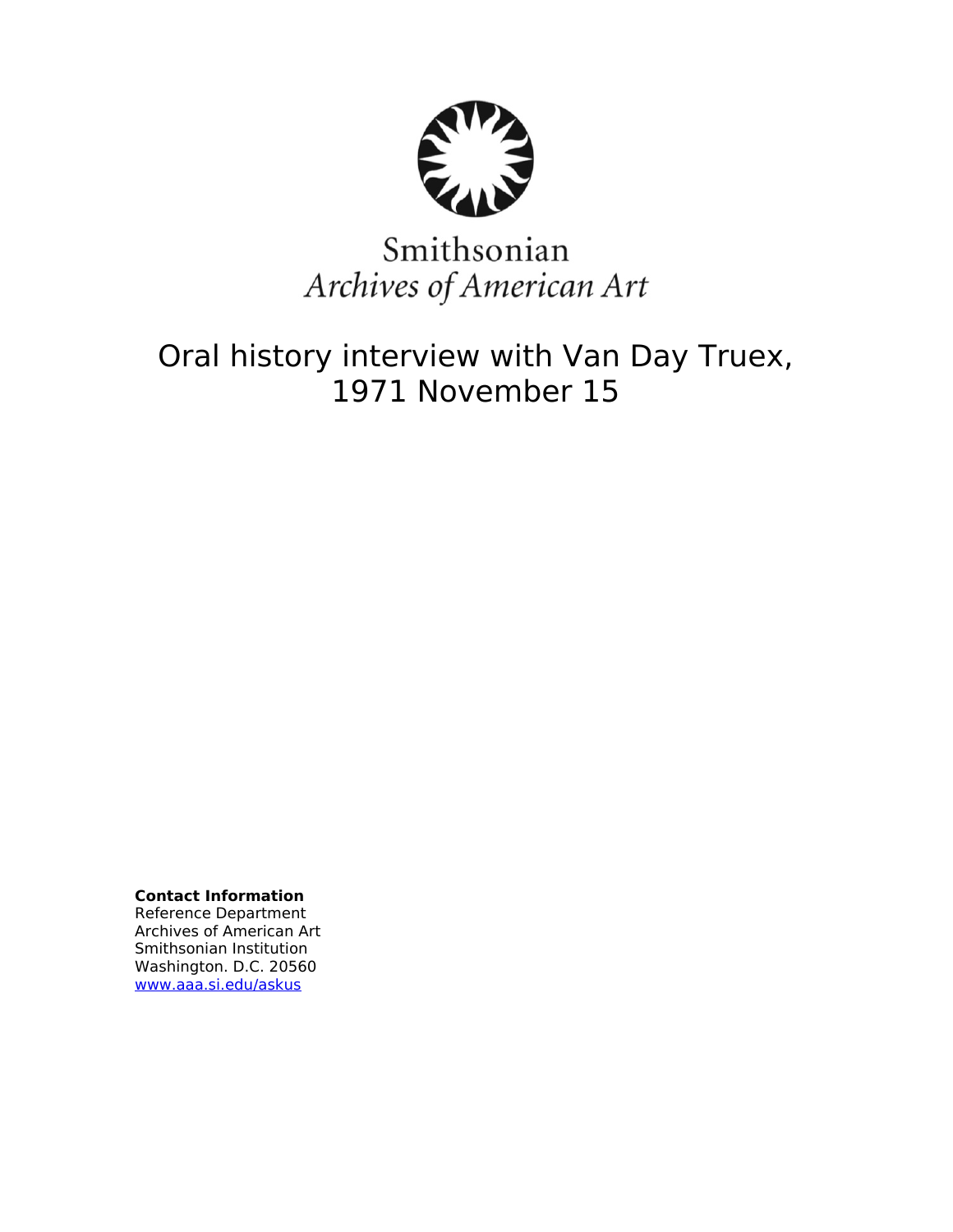### **Transcript**

#### **Preface**

The following oral history transcript is the result of a tape-recorded interview with Van Day Truex on November 15, 1971. The interview was conducted by Paul Cummings for the Archives of American Art, Smithsonian Institution.

#### **Interview**

PAUL CUMMINGS: It's the 15th of November, 1971, Paul Cummings talking to Van Day Truex. Well, let's kind of start from the beginning. When were you born?

VAN DAY TRUEX: I was born in Kansas, western Kansas in a high wind there was a cyclone outside and a month too soon or something.

#### PAUL CUMMINGS: What town?

VAN DAY TRUEX: It was in western Kansas in a little town called Delfis, D-E-L-P-H-O-S, they didn't know how to spell the Greek name correctly. My parents on both sides come from Virginia into that portion after the Civil War to Missouri and then finally into Kansas, on both sides.

#### PAUL CUMMINGS: What year were you born?

VAN DAY TRUEX: 1904. And then about three or four years later my father joined a tiny organization of stores called the Golden Rule stores. There were only four or five at the moment and the owner was somebody called J.C. Penny, and he lived in Camera Wyoming which was the first store. My father joined the company and my mother and father and the three of us, my oldest sister Phyllis and myself and my younger sister Mary who was two, departed for this mining town in Wyoming called Cumberland where there was a little store to be opened and we lived there for about two years. Not a green thing in town, just surrounded by the hogbacks and the mines. I saw as a child the far west unadulterated. I remember pushing through the swinging doors you know, fascinated by what was going on in these boisterous saloons. And we lived in rooms behind the store, water was brought in barrels. This was a town that was really in the far west. And then from there my father was moved to a little town called Saint Anthony, Idaho, which was on the Snake River about thirty miles I think from Yellowstone Station, at the foot of the Tetons. We were on one side of the Tetons and Jackson Hole and all that region on the side of the Tetons. Well, can you imagine any more glorious childhood than Wyoming there on the Snake River, you know near the Jackson Hole Country, when there was still remnants of gold hunger, you know Jesse James bandit groups, some of the old Mormons still had more than one wife living on separate farms, they hadn't officially given up. And that sort of far west and everything that it meant, the forest fires in Yellowstone Park, and the bear and moose and animals being driven out and finding them in our backyard, you know, on waking in the morning. All that sort of openness, absolutely glorious. And so then when I was in my early teens there was a short session in Wisconsin, my father having been transferred there. Which I hated.

#### PAUL CUMMINGS: Where was that, what part of Wisconsin?

VAN DAY TRUEX: A little near Au Clair, beautiful, beautiful countryside but my childhood had been in the far west, I couldn't – I hated that Germanic Scandinavian –

#### PAUL CUMMINGS: Constriction.

VAN DAY TRUEX: You know, temperament.

PAUL CUMMINGS: Well, what did you do as a child, did you have school out there?

VAN DAY TRUEX: Of course ordinary public schools, you see. I remember I was terribly embarrassed in public school one day. My grandmother came to call on the school, a rather imposing creature and she fought actively on the Southern side during the Civil War, even going to the lines to carry food and that sort of thing. And she came to visit the school and we were all merrily singing "John Brown's Body." She just rose in her taffeta dress and we were escorted out by my grandfather, she wouldn't allow us to be singing "John Brown's Body."

#### PAUL CUMMINGS: What year was that in school?

VAN DAY TRUEX: Oh, I suppose about third grade or something like that. Then I finished high school in Wisconsin and I didn't quite know what I wanted to. I went for a year to what was then the branch of the University of Wisconsin at Oshkosh where I had an aunt and uncle and I really was sort of marking time. I didn't know what to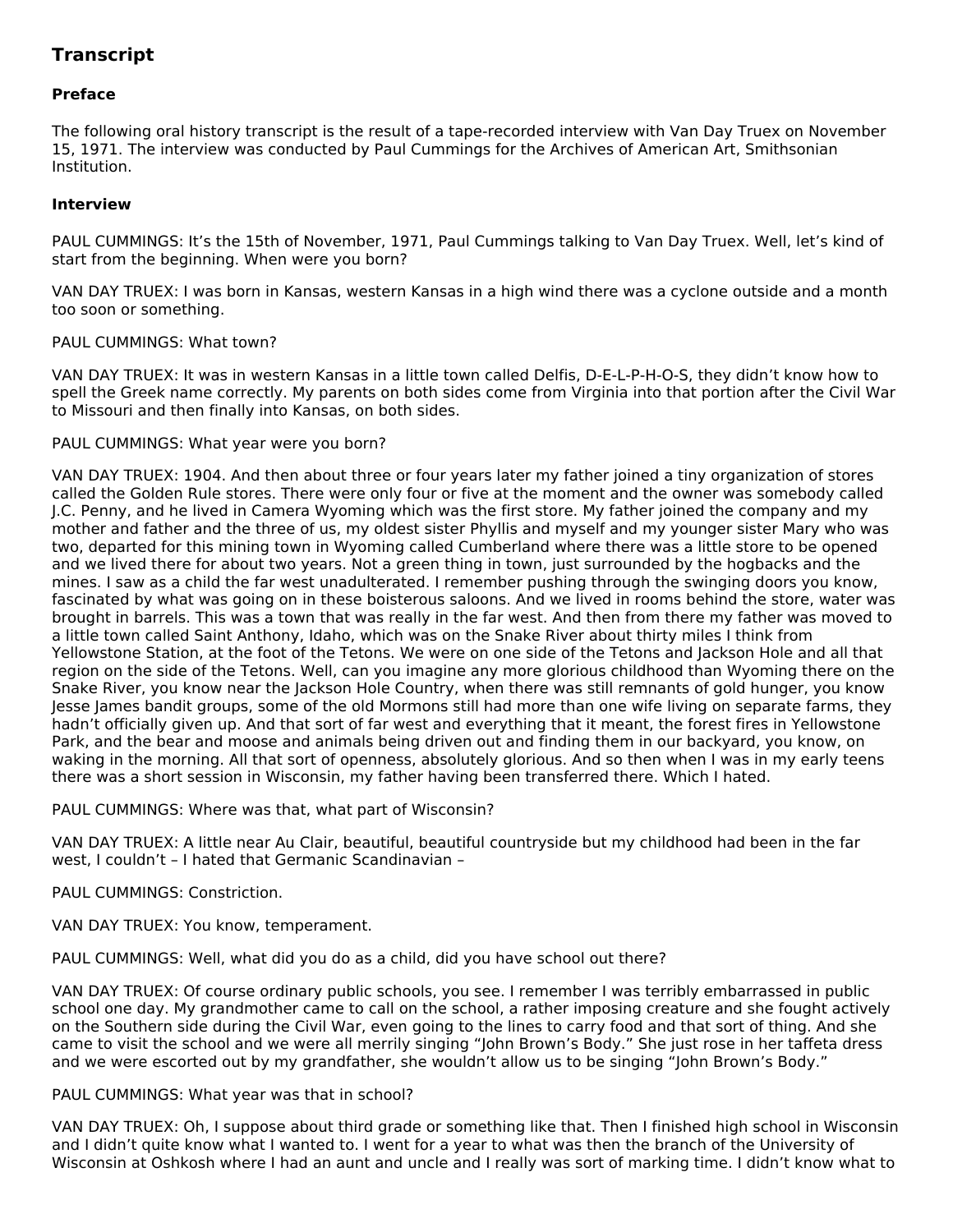do and I was so-called artistic. I don't know why I couldn't really draw and paint. I used to cover dried milk pods with silver and gold paint, you know to give to my mother. And I copied drawings out of Photoplay magazine maybe in red ink of Pola Negri or something like that. I mean the lowest form but I was considered artistic.

PAUL CUMMINGS: When did you start making drawing and things like that, when you were very young?

VAN DAY TRUEX: I suppose so but that sort of unbelievable stuff.

PAUL CUMMINGS: Well, did you have, for example any pictures or art at home?

VAN DAY TRUEX: Oh my no. The Book of Knowledge, I devoured The Book of Knowledge and I think there was another set of books in the family, historical novels, I mean they were historical books almost in novel form of Elizabeth II of Russia or something like that so I had this absolute cache, you see of – and then the thing that changed the whole picture was that my cousin was at that time the President of the J.C. Penny Company and of course it had grown into an important organization. The offices were here in New York and he'd always taken a certain interest in me always.

#### PAUL CUMMINGS: What was his name?

VAN DAY TRUEX: Sams, E. C. Sams. He came from Kansas he was one of the first people to go in with J.C. Penny and he grew, matured, an extraordinary man, and he became the President. The offices had been moved to New York and shall we say there were five or six hundred stores at that time. And he'd always said if you ever want to try an art school you let me know and I'll have our educational department send you material from New York because I think that's probably where you should come. If you want and if your father can't afford to help you at the moment I'll see to it that you can come. Now heavens know why he did this for me. So, the educational department of the J.C. Penny company sent me various catalogues, I suppose they were catalogues of well, I wouldn't remember now what the schools would be, art schools in or around New York but there was only one catalogue that I thought was attractive and that I could in any way understand and that was a catalogue for the New York School of Fine and Applied Arts. I was 19 so this is 1923, one catalogue, attractive, I could understand it, it interested me so I applied, was accepted and came to New York. My cousin was on the board of the YMCA, one of the top members here, and I was put to live where all proper young men were supposed to live with not much money, in the West Side branch of the YMCA which was then on 57th Street West over near Sixth Avenue somewhere. It's no longer there, so we won't go into that. So, you probably know, the New York School of Fine and Applied Arts grew out of the Chase School. Somebody called Frank Alvah Parsons who was then an assistant professor of art history or something, I don't remember exactly what he was, from Columbia and came into it with Chase, and of course Parsons was I suppose the pioneer and the dynamic, volcanic force in the whole government of the applied design school. And so obviously the school's name was later changed to the Parson's School of Design because it was that for years, nobody ever called it the New York School of Fine and Applied Arts.

PAUL CUMMINGS: He was the school.

VAN DAY TRUEX: He was the school. And he inaugurated these courses. Finally of course Chase withdrew completely and the school was incorporated, I don't know when. But anyway, there I was and I was enrolled in the advertising course.

PAUL CUMMINGS: Did you have a particular sense of direction?

VAN DAY TRUEX: Ah, no. Advertising I thought because I was sort of interested maybe in journalism, I thought well, the journalistic approach would fit in with advertising, it was called the Department of Advertising Design.

PAUL CUMMINGS: Were you interested in writing or anything at that point?

VAN DAY TRUEX: No, it was just what I thought maybe was a sensible arrangement, and along with the advertising course you know there were the life classes and painting, all of that. I thought well, this is perfectly practicable. I never thought of myself for a moment as a fine artist, you see. I just went right into shall we say the world of design. Now, is there anything more?

PAUL CUMMINGS: Well, I'm curious about when you came to New York.

VAN DAY TRUEX: I mean there was no urge, there was no urge or no drive pushing me on, it was just that my cousin made it possible –

PAUL CUMMINGS: For you to experiment, look around.

VAN DAY TRUEX: To come and try. He said well, come for a year and try, then you can go back to your college work, you will know more then what you wish to do. Well, I came for one year, I liked it and I came back for the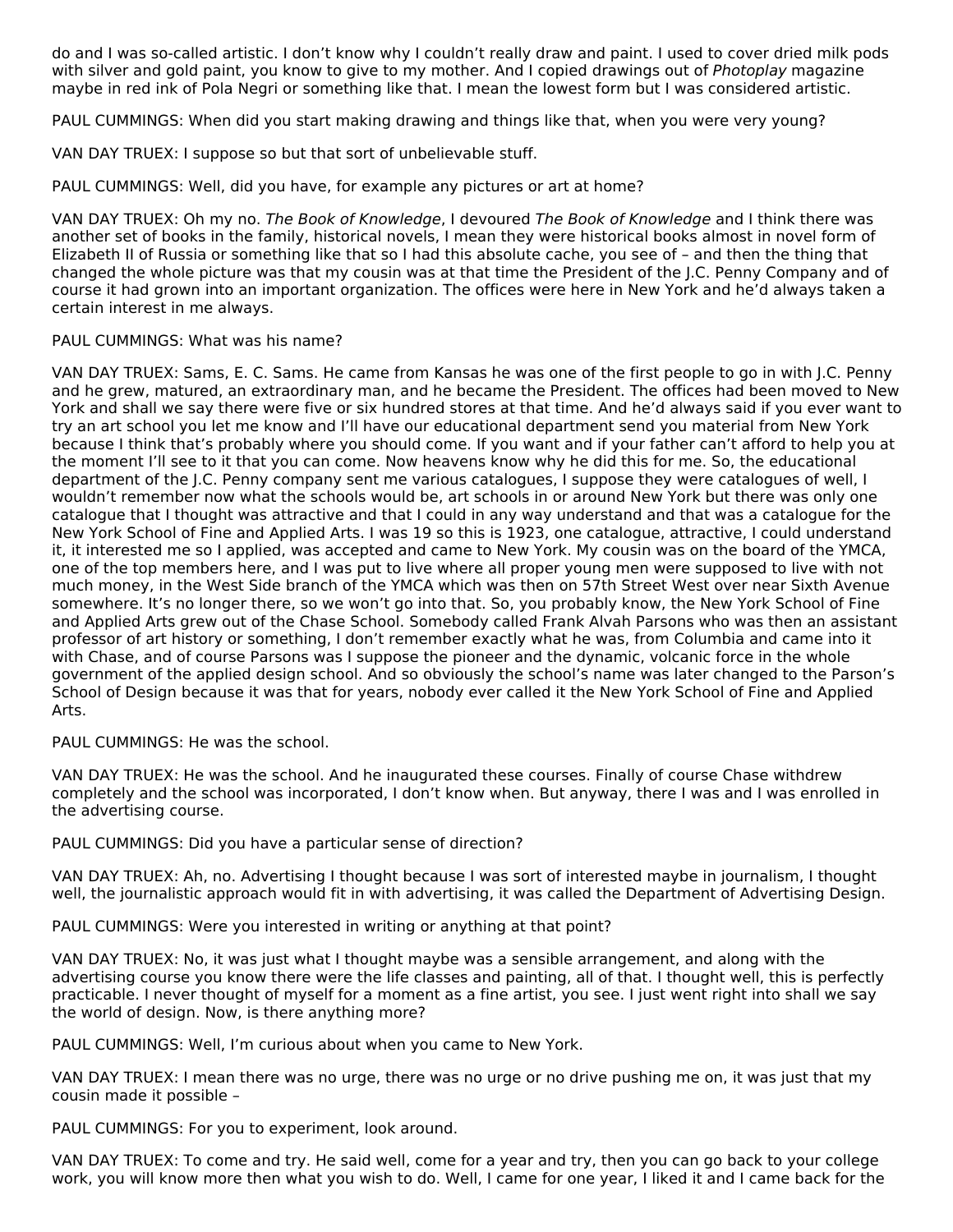second year and at the end of the second year I won one of the scholarships to the Paris branch, which had been opened in 1921. I won it because I think the two or three others who were ahead of me couldn't take it, so finally it was offered to me. Well, so in 1935 I went off to the Paris branch still being backed by my cousin.

PAUL CUMMINGS: Well, what was it like coming to New York because you had lived in very small towns prior to this. All of a sudden this was a new kind of world.

VAN DAY TRUEX: I don't want this to go into the record but I was petrified, and as you can imagine, you know what the world of the YMCA was, even then it was, you quickly understood maybe certain things that you never understood before about others or yourself. Good for me I suppose.

PAUL CUMMINGS: Well did you have lots of outside activities out of school?

VAN DAY TRUEX: None, not even a one. Simply my life was the school. Later after I left the YMCA I lived in a little boarding house somewhere there off Columbus Avenue. The school you see was at the corner of Broadway, and had been there for years and years and years, Broadway and 80th Street, I've forgotten almost. So we all lived around up there somewhere. Then my second year I went down to live in the Village, I lived on Waverly Place. I climbed up four flights of stairs where I had a little bedroom with a fireplace. I was then indulging you see in the right atmosphere. The house was owned by a sister-in-law of Frederick Remington. She wore black satin dresses and red bandanas around her head and her cats were psychic and it was quite a household. That was in the days, you see, of the Village, when the Village was the real place.

PAUL CUMMINGS: Do you remember her name?

VAN DAY TRUEX: She was a sister-in-law of Frederick Remington but I don't remember her name.

PAUL CUMMINGS: That's marvelous. Well, by that time you must have gotten to know some people.

VAN DAY TRUEX: No.

PAUL CUMMINGS: Nothing? You must have known students.

VAN DAY TRUEX: Oh, students yes, students. But I mean no one had counted in New York except my cousin, and if I heard some music I heard it from the top balcony. I'd go to the Met and swoon over Gallicurcci or something like that, you know from top balconies scarcely able to see what was on the stage. But absolutely, you know that average life of the student at that time.

PAUL CUMMINGS: Well, what about getting the scholarship to go off to Paris? This was another new adventure was it not?

VAN DAY TRUEX: Yes, yes and my cousin never hesitated. He said of course, sure, apparently this is your life. I'll always remember when I was called into Mr. Parsons' office to be told that I'd won the scholarship. He was a devil, a devil! And he congratulated me on winning it and hoped that I'd have enough intelligence to take proper advantage of being there and enough balance not to lose my head, and very sort of caustic advice. "And, incidentally Truex where were you born?" "Mr. Parsons I was born in Kansas." "Well, keep that quiet." Well, anyway, you see off I go to Paris and of course I went off and I stayed for fifteen years. They offered me a job teaching because I had finished my last year there, and I would have done anything to stay.

PAUL CUMMINGS: Well, what did you go to Paris to do?

VAN DAY TRUEX: Finish the last year of my so-called advertising course.

PAUL CUMMINGS: Oh, you were pursuing that all the way through?

VAN DAY TRUEX: Oh yes, yes. And of course you see what Paris did for me, as I suppose it did for a whole group who came on later until the school was closed in autumn of '39, whether we were in advertising design or fashion design or interior design (those were the three big departments) we all as a result of that Paris experience became away of the other departments, you see. I became more and more aware of interior design and more and more interested in interior design. And of course, I'm certain that was probably the greatest benefit this Paris school gave any of us, and heaven knows it influenced quite a lot of us.

PAUL CUMMINGS: Well, before we really get into the whole Paris thing, let's just talk about the New York school for a couple more seconds. Was there any instructor there that you remember as being particularly interesting or knowledgeable?

VAN DAY TRUEX: You must remember that for better or for worse it was a very, very personal school, dominated first by Parsons who if he's been in Wall Street would have been the financial genius, you know there were many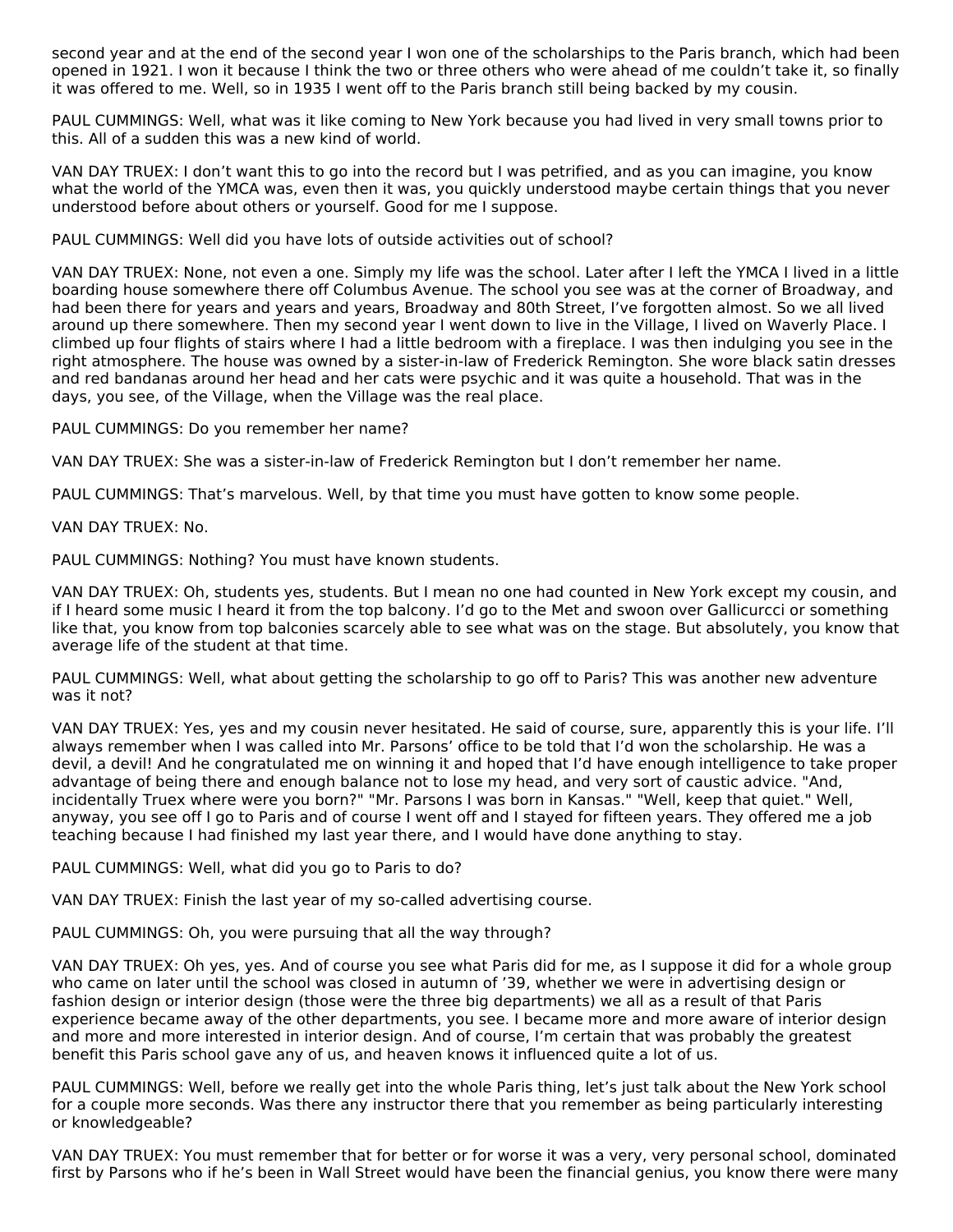aspects to his character and his personality. He dominated the school absolutely this dynamic devil and highly intelligent. There were various personalities around him, there was Zerelda Rains who was tall and ugly and wore pince nez, she was right there under him, and her great friend with whom she lived with for years and years and years was called Miss Fuller. Zerelda Rains was tall and masculine, Mill Fuller was plump and feminine; Zerelda Rains was the head of the advertising set up, Miss Fuller was the head of the costume design set up. There were others. Wonderful life teachers, I liked my teacher but I don't suppose they were extraordinary as I look back. All that we did you see was, was based upon supposedly based upon something called dynamic symmetry, did you ever hear of it?

#### PAUL CUMMINGS: Oh, of course.

VAN DAY TRUEX: Well, we were thoroughly imbued with the principles of dynamic symmetry and whatever we did was supposed to be a certain extent dominated by the use of dynamic symmetry, or a lot of it. We would eventually find some sort of diagram that would suit what we were doing, we didn't start out with a diagram. But that was the motivating influence, other than of course this strange young man who had come in under Parsons called William Odom from the deep south and Odom was an eccentric in his own right and from earliest years intensely interested in the 18th century. He came from Columbus, Georgia or someplace like that and he came to the school. Parsons took him under his wing, he became Parsons' protégé. He was the one mainly responsible for the whole emphasis on the department of interior design and developing the department of interior design with the emphasis on the 18th century, the French, the English and the Italian. He was responsible for creating the Paris school, mainly so that the students in interior design and it was called Interior and Architectural Design, I believe, could go abroad and have time abroad, traveling, working in the museums, doing documentary work and that sort of thing. He didn't think so much about the costume and the advertising people. But once the school was open, of course, Paris, then as you remember was the center of the design world, the art world, and the fashion, everything was in Paris.

PAUL CUMMINGS: Well, he was running the Paris school when you went there then?

VAN DAY TRUEX: He was. He had been responsible for opening the Paris school and he was the director of the Paris school when I was over there as a student, and he was vice-president of the whole school. And he took and interest in me and it was he who requested that I remain on to teach. I was not in the interior design school, or his particular section but he –

PAUL CUMMINGS: Well, was this a large school New York at that time? Were there many students there or not? I mean you said it was a personal school so I wonder how large it was.

VAN DAY TRUEX: Well, I suppose it was one of the largest at that time because it was one of the first. Whether one might say six or eight hundred or even more with summer school, or a thousand, I really don't remember. The Paris school was always small, the Paris school was always limited to about a hundred students. But I imagine the New York school could fluctuate, I suppose including summer school students and that sort of thing, from eight hundred to a thousand. Of course Pratt was being established and Cooper Union was functioning but they hadn't – I really believe that Parsons was responsible for the crystallization and organization and developing of the so-called professional courses in design.

PAUL CUMMINGS: Well was this Parsons' particular own interest? I mean I don't know much about his background.

VAN DAY TRUEX: Well, all that's recorded somewhere, that's thoroughly documented somewhere, his background, Boston, what his entire education was I don't know. I know that, I'm quite certain that when he came to work with Chase he was associate professor of art history or something at Columbia University. But anyways all that data exists somewhere.

PAUL CUMMINGS: Were there any fellow students in New York or Paris that became good friends of yours that you kept up with over the years or for a period of time? Any kind of outstanding names that you can think of?

VAN DAY TRUEX: Well, Adrian was there, he came for a summer school just as I began. Joe Platt had been there a little before, Joseph Platt who had quite a career. I'm thinking of Eleanor MacMillan, still head of MacMillan Incorporated but I don't think she went to the Paris school, she was ahead of me. I don't think she did. Well, a lot of them I suppose are dead. I had contact more in a sense as a teacher or as finally the director of the Paris school. There's quite a few of them who have done pretty well in years since in the fields of design profession, but if you begin to ask me to name them, ah—

PAUL CUMMINGS: Well, sometimes they just pop up in the course of the—

VAN DAY TRUEX: I mean there's Claire McCardle. The interior design world even then and eventually went into the allied fields of fabric design, furniture design, and greatly influenced by talented graduates of that school.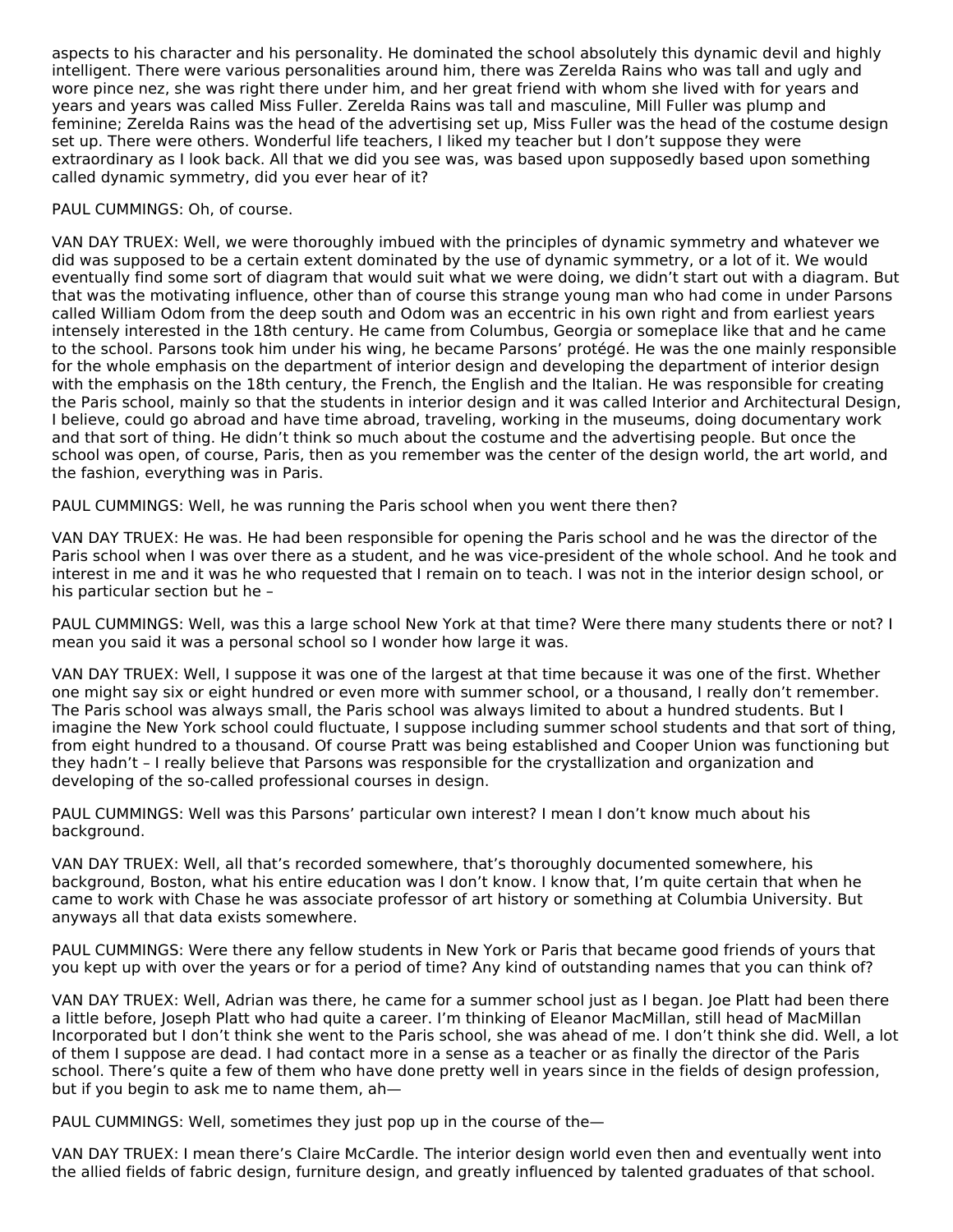PAUL CUMMINGS: Well, what was the idea of the Paris school? What that for the top group of students to go?

VAN DAY TRUEX: Odom's idea was that it would be for advanced training, preferably the last year of well, preferably the students of interior and architectural design. Because of his passion for the 18th century, he never saw anything much before or beyond that.

PAUL CUMMINGS: Really, he had no interest in anything else?

VAN DAY TRUEX: No, he was interested in style and fashion to a degree, and in a way you might say it gave all the students of that department wonderful grounding you know because I suppose there never had been a century so related in proportion to the human body with such grace and etc., etc., etc. But it was limiting at the same time. But there you come to a highly controversial question in education. And it was in a way the idea of the Parsons school that if we could give the students during three years or so that they were with us some idea of style and quality, that's about all you could achieve. Even then with the technological developments beginning and all these new techniques and new materials, etc., etc. that you become of course more and more pronounced as the years went on and of course it's a mad house almost. We never pretended to be giving more than or to a little degree what most school would call a practical course.

PAUL CUMMINGS: But it seems it has produced much more?

VAN DAY TRUEX: So it was the visual experience, it was the visual experience of being in Paris during those days that I think gave a lot of those people their added dimension, something they never forgot.

PAUL CUMMINGS: Well, were there things like homes opened to the students?

VAN DAY TRUEX: Well, there was a very marked degree of snobbery involved and I think all to the good, always thought so. In other words, when the Paris school was opened, there was a committee formed, naturally under the approval of the official American government and the American Embassy and the Beaux Arts, and the important heads of the French museums. They'd never head of anything like this they were intrigued you know that this was happening. Then through certain contacts of Odom and Parsons and others, Odom was a friend of Edith Wharton for example who was still alive, this committee was formed of patrons and patronesses of the Paris school. Some of the grandest names in France, you know were on it.

#### PAUL CUMMINGS: Who were they for example?

VAN DAY TRUEX: Well, it would be the Marquis de Ganey, there would be the Countesse de Alve, his aunt, there would be oh, the duduViels, the Minister of the Beaux Arts would be another you see. It was a mixture of the official world and the social world. Elsie de Wolfe was one of the original members of the list of patrons you see, she was about the only professional in a sense on that list of patrons and patronesses. Then the critics, you see. Jean Michel-France and Rene Whig as a young man lectured to the students on the history of art and they not only visited all the official museums and places of historic and artistic interest, often they visited private houses. There was a time when Etienne de Beaumont was giving his great balls. Well, I was a young American and in this rather privileged position as a head of the school, it was all very smart indeed you know, and they took a great interest in this school and damn attractive school it was too in the building in the Place des Vosges that we restored and copied Versailles and Odom had a great sense of style in the way the school was done up, in a way. But, I mean they would visit the home of Etienne de Beaumont, they would see Scaparelli's house, and of course we were the first school who asked to go to the collections, so we all went to the collections; advertising, fashion and interior design, you know, we were received at all the collections. We began with Poiret and Viononet, you see and some of the great ones that were still on hand, and right down through the years. So it was not only the work in the museums sketching or working in Paris. Then the Italian school was opened, never any permanent headquarters, but they would go down, the students would, for two and a half months every year to Italy, all organized under the Italian government. We were let into museums and palaces and that sort of thing. No other school had ever done this thing before.

PAUL CUMMINGS: Was Odom the kind of spirit behind all of this?

VAN DAY TRUEX: Yes, and Parsons, you know, he was never at a loss for all the publicity you see and anything that could happen, and Parsons was always the motivating force. Then there was the English school, I used to go over to England for a month or so.

PAUL CUMMINGS: So it was very interesting. So a student who went through all of this—

VAN DAY TRUEX: He was exposed to tremendous amount of extra-curricular activity too, you see. But in any other school he never should have had this. It was even typical in a sense of the school in New York. I mean long before it ever happened elsewhere fashionable people were involved in the school in New York, you know. That was Odom's influence more than Parsons. He was very much liked by a quite a few ladies of taste controlling the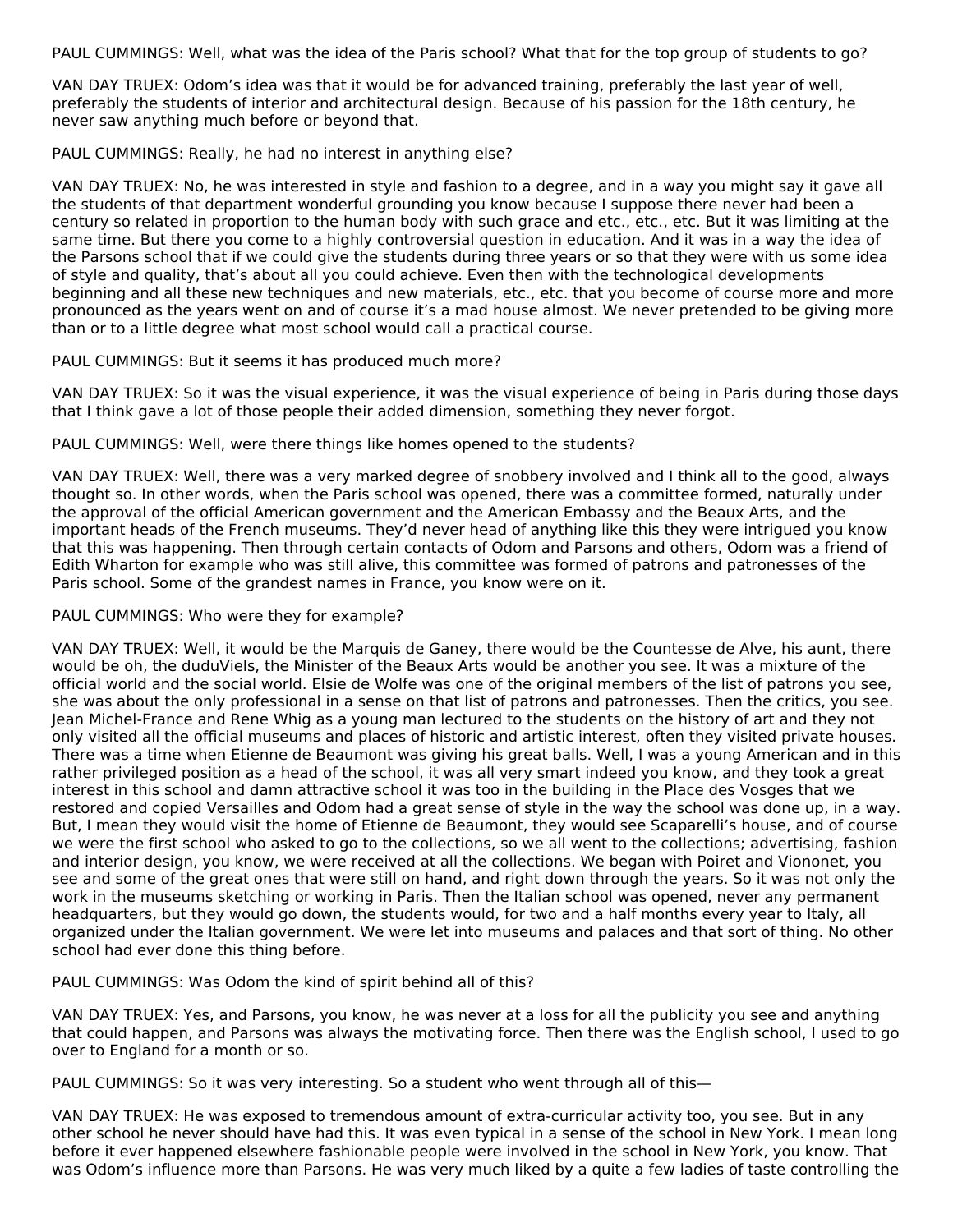New York scene. I never knew anything about the New York scene in its social sense till I came back during the war to live here, because I lived in Paris. I grew up in Paris, you see for fifteen years.

PAUL CUMMINGS: Because you were only what, 20?

VAN DAY TRUEX: I went in 1925 and I left in 1939, I grew up in Paris, from the time I was 21 until I was 35 or 6 and I knew the whole time I was there that it was bliss, I walked in beauty.

PAUL CUMMINGS: You can do it in that city.

VAN DAY TRUEX: And at the time when it was the center of everything. As an American we were very special folks in Paris, we were the gilded group.

PAUL CUMMINGS: Well, how was it that these people were willing to open the doors and lend patronage and names?

VAN DAY TRUEX: Well, in the first place Americans, you see, we were the promised land still you know and we were the curious sort of, well, they sort of thought we were all out of the far west, you know, and we were permitted anything and added to the fact that the school was unique and the French museum world and design world were very intrigued by this set-up. In fact we influenced quite a bit of what happened later in some of the French schools that were set up afterwards, sort of after ours, even the Arts Decoratifs was somewhat influenced by our courses. The French students didn't work in museums as we did, they didn't go out to Compaigne and work and measure the rooms and measure furniture and all that sort of thing, we sort of began that. The conservator of the Museum d'Arts Decoratif in those years was a remarkable man called Louis Metmare. Well, he was so excited about the school and the students coming in to work, especially some of our young attractive young ladies, you know working away, it was unique, no one had done this.

PAUL CUMMINGS: Well, did you have French or English students there, or was it all American students.

VAN DAY TRUEX: No, it was probably, oh, I would think about three fourths American. But we were a sort of a potpourri I remember during the years when I was there and I think I'd become almost head of the school, no I wasn't head of the school but I was on my way up, we had quite a diplomatic incident. The Prince and Princess Nicholas of Greece brought their daughter Marina and her cousin Margareta who was the daughter of Prince Andrew of Greece—to the school and entered them as students, which was typical of what happened from the European end. Chapiapin's youngest daughter was also a member of the interior design class at that time, and I think it might have been through Marina that the other Marina, later Duchess of Kent, came and her cousin Princess Margaret. They discovered that another Russian in the school was not enrolled under her proper name, this was the daughter of one of the top Commissars of Moscow of that time. She got enrolled under another name and they marched into the head office and said either she left or they left. Well, luckily the girl withdrew.

#### PAUL CUMMINGS: Who was she?

VAN DAY TRUEX: As I say, she was the daughter of one of the very important members of the Communist Moscow government at that time. But I'm only recalling those sort of entertaining details. The school had also this shall we say a fourth of the school was made up of very interesting foreign students. In fact we took always I think three or four French students a year from our similar areas on scholarship, wholly for propaganda and public relations reasons, other French students entered, and other foreign students.

PAUL CUMMINGS: Well, you were there as a student for two years or a year?

VAN DAY TRUEX: One year.

PAUL CUMMINGS: A year. And then you stayed on becoming a teacher.

VAN DAY TRUEX: And I taught everything from second year fashion design, life class—

PAUL CUMMINGS: Everything.

VAN DAY TRUEX: Everything. But I never taught interior design.

PAUL CUMMINGS: Oh really!

VAN DAY TRUEX: Never.

PAUL CUMMINGS: Well, how many instructors were there in Paris, or did you use specialists?

VAN DAY TRUEX: Oh, no. The faculty mainly came from the New York school by way of the New York school I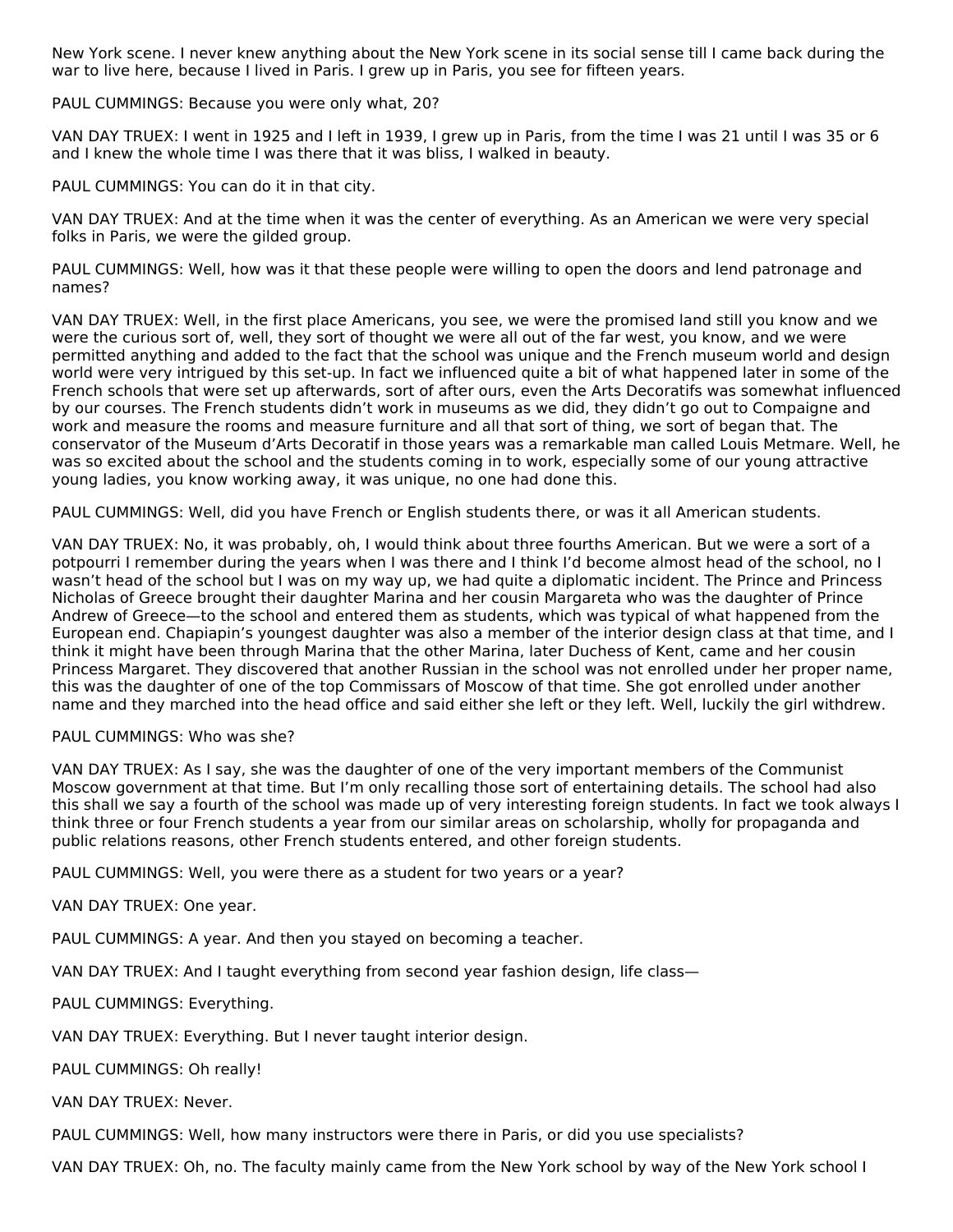think our Secretary General was a Frenchwoman. She was the widow of an admiral. That was for all the logical reasons of protocol and all of that, which is very important in France. Our librarian was a retired gentle lady who lived over there, with proper background. But all the professional teachers were trained through the New York school coming over for a while.

PAUL CUMMINGS: Well did you have any—

VAN DAY TRUEX: About critics, and including important fashion artists at the moment, Georgia Lepapp, Marie, Peirre Bauseau, even Cocteau came to criticize, Jean Michel Franc came quite a lot with the interior department and then our lectures were men like Rene League and others from the museums. But actual teaching staff itself —

PAUL CUMMINGS: Why do you think it was such a great success, what was the quality?

VAN DAY TRUEX: Paris was the mecca of every artist and every designer whether it was in interior fashion or name it, there the whole world of posters for advertising design was far ahead of everyplace else in the world. All you had to do was to open the doors of the school and step back—

PAUL CUMMINGS: Well did you have any intention to teach or was it just the next logical step?

VAN DAY TRUEX: I would have done anything but go home, nothing you know—

PAUL CUMMINGS: And you stayed and stayed and stayed.

VAN DAY TRUEX: I didn't move.

PAUL CUMMINGS: Well you didn't have any desire to set up your own type of business or anything?

VAN DAY TRUEX: I was very happy in my tower of ivory. And I had a leave every two years. I came back to New York in the winter to put on the Paris exhibitions in New York, exhibition of the Paris students in a New York gallery. They were given in a downtown gallery and they were very social with a top committee of artistic and social names here including the Chairman of the Board of the Metropolitan Museum to Mrs. Harrison Williams you see sponsoring the Paris exhibition. I would come about every two years for a month or six weeks and I'd lecture a bit in the New York school as the golden boy from Paris you know. I was very happy and content with my life.

PAUL CUMMINGS: With the life and the world and everything.

VAN DAY TRUEX: I never thought of participating professionally other than my life in the schools.

PAUL CUMMINGS: One thing that's interesting because you went there in the mid-twenties which is really when it was boiling over and everything was happening, but how did the 1930's affect the school, and the Depression in this country?

VAN DAY TRUEX: Not so much in a way, it did effect us and of course the devaluation affected us, but yes, I can realize that times were not as happy as other times but it was Paris, everything was more bearable. The students, the number of students didn't fluctuate too much because you the school was so small, it didn't fluctuate too much. And I suppose the chief reason was that it was Paris.

PAUL CUMMINGS: People did anything to get there, to survive.

VAN DAY TRUEX: And you could put up with conditions and you could put up with having no money much easier in Paris than you could in New York.

PAUL CUMMINGS: Somehow you can live on charm in Paris, but not New York.

VAN DAY TRUEX: Exactly.

PAUL CUMMINGS: Well say during the mid or late 1930's how did French life affect the school or was that again pretty even not necessarily too changed by economics—

VAN DAY TRUEX: It didn't affect the school, it never affected the school very much. Lots of the students through the program of the school didn't have so much contact with the French, they were too busy amongst themselves.

PAUL CUMMINGS: Right.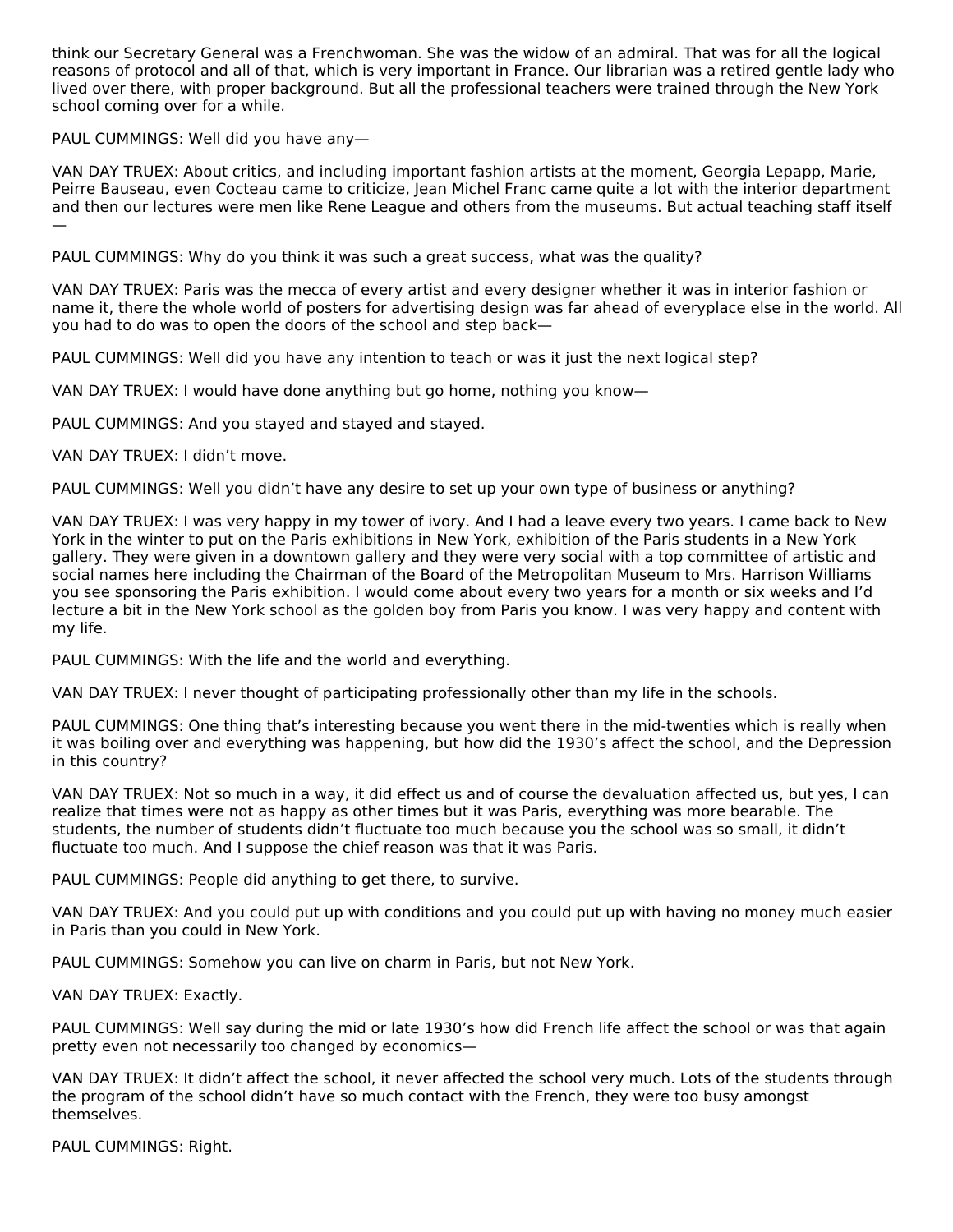VAN DAY TRUEX: Of course on the Left Bank there was this you know active mixture of the Americans of every sort, oh Paris was full of foreigners of course, the whole South American contingent too was very active—all the rich South Americans were there and all the entertaining that went on you know—we had I think a few at the school even. But you know most of the students' contact was through the work and the museums and fashion shows, the lectures, the critics. And some of them lived I suppose with French families, I suppose some the younger, some of the young ladies. But time was too short—

PAUL CUMMINGS: Well they were there only a year, weren't they?

VAN DAY TRUEX: Most of them only a year you see.

PAUL CUMMINGS: Not very long.

VAN DAY TRUEX: No. No and the part of that time was in Italy and all of the interior people went off for two or two and a half months and they'd go to England for a month.

PAUL CUMMINGS: You know your drawings—when did you start doing them and exhibiting them?

VAN DAY TRUEX: Toward the end of my last student year in Paris we used to be taken on sketch classes to Fontainbleau, and two or three of us had enough money so we'd come out on a Friday shall we say and paint in the gardens, and we'd get rooms in a little hotel and spend the weekend and we rented bicycles. I sort of did little watercolors like they all did, and I just had a bottle of ink and I sat out in the garden of this little Hotel Lenoire right across from the palace it was and I did a little drawing with brush and wash and my bottle of Chinese ink of a bit of the courtyard. I still have it. And that was the first time I ever sort of worked in value. I remember when I took it back to Paris and showed it to my teacher he said well listen Van why don't you do more of those in that sort of free black and white when you've got time do more of them. So I began all this on my own. It was the easiest medium in a sense, physically all you needed was a little water and a bottle of ink, you didn't have to go around and set up an easel and open up an umbrella and shape the canvas and so I just have never done anything else. Oh I painted a bit from time to time, experimented a bit with oil and always thought someday when I'm free and maybe don't have to earn my living I'll begin to work with oil or that sort of thing. Oh I don't think I ever will—too late now.

PAUL CUMMINGS: Has the style changed much over the years?

VAN DAY TRUEX: Not consciously, but—

PAUL CUMMINGS: There are all these little…do these ones on the walls cover a long period of time?

VAN DAY TRUEX: Now for instance that must be about 1950; that's 1965 maybe, I think there's a difference but I don't know.

PAUL CUMMINGS: I noticed the ones in the recent show seem to have sort of an Italianate—

VAN DAY TRUEX: In the recent show?

PAUL CUMMINGS: Yeah.

VAN DAY TRUEX: I don't know, they haven't changed consciously ever, I've never thought of style, never. And I think unless one is a Picasso or something like that, you never do, you just work to say maybe what you have to say. When I do have any merit at all it is because it is perfectly sincere.

PAUL CUMMINGS: How do you select your subject matter, just whatever interests you?

VAN DAY TRUEX: Both what interests me and maybe what I can do. I haven't done any architectural work for quite a long time. For quite a few of my shows they might be dominated entirely by Rome or Venice or Florence and they were mainly architectural shows. Two or three of my shows were almost entirely Rome. During all those years after the war when I spent a lot of time abroad, even before I left the school, my home was with Lawrence and Isabel Roberts in Rome at the American Academy and I lived there. My summers were there. I hadn't done architecture drawings for ten years or so and I went back last year and spent a week in Rome with friends who live in the Palazzo by the Academy and I found myself wandering out with my sketchbook as I did you know sixteen years ago—and also in Venice. I haven't done that sort of thing for years, haven't wanted to. I've done more of other sorts of things you see, or more sort of the landscape type of thing. Why they went like automatic drawings. I mean I just didn't even have to look and I think look that way.

PAUL CUMMINGS: They are very easy in their depthness. Well I wonder if we could talk some more about the school in Paris and the kinds of things that you were interested in doing as an instructor in the school with the students.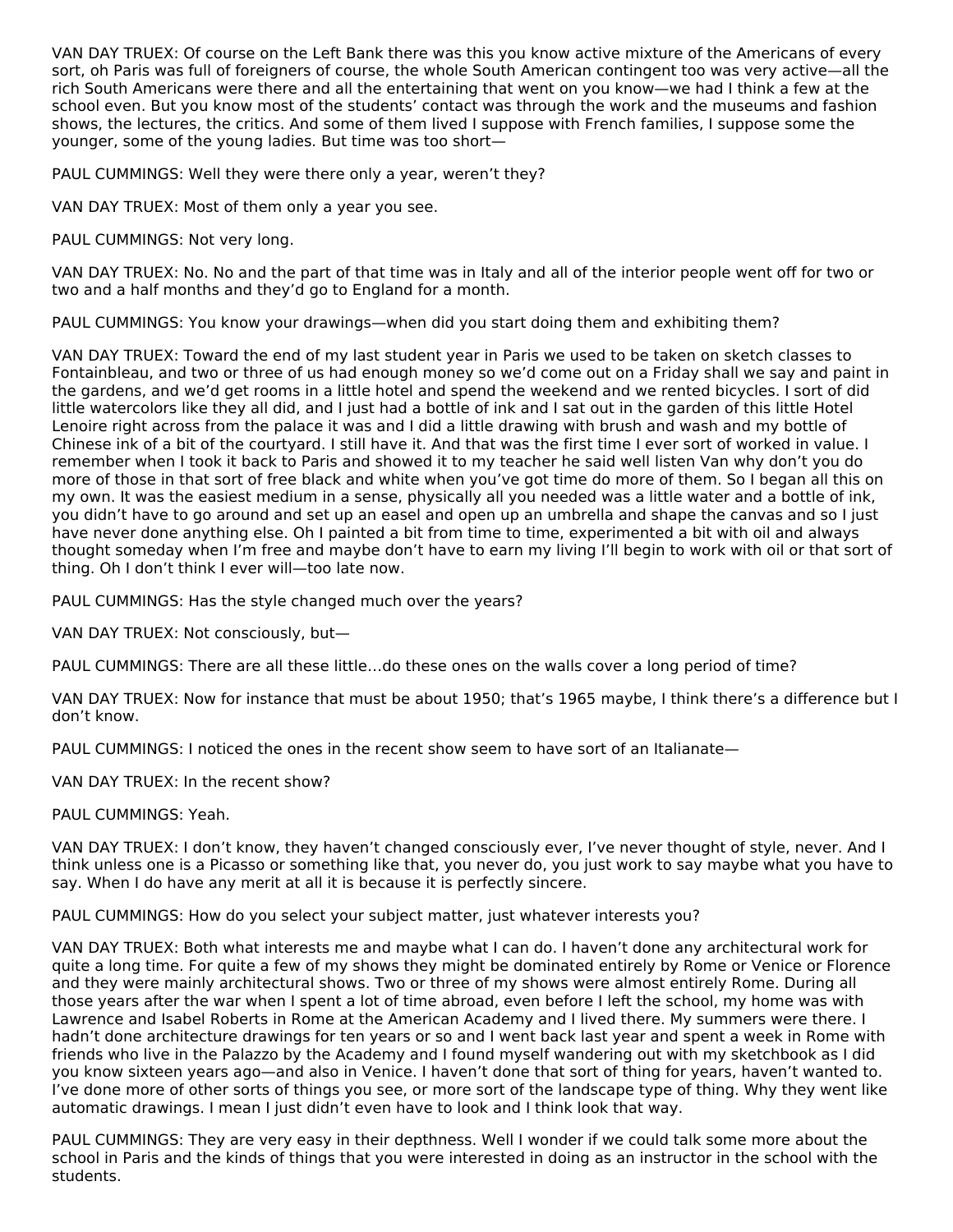VAN DAY TRUEX: I'm perfectly aware now as I look back how narrow in a sense the world was that we made to live there to the students…let me examine this—of their exposure when you think and when I think back about the days of the beginning of the brilliant Paris school of painting, you know, Picasso and Vuillard and Bonnard and Braque and all of this, we as students weren't very aware of it. I mean we were aware but we were not particularly made aware of it by the school. We did more later and certainly toward the end of my influence there because Odom never looked much at the contemporary world. I did, but as I said to you beguiling Coleman the other day, I went out with the first money I was saving and bough a pair of bastard wrought iron candelabra and with purple drops hanging off them, I mean completely ersatz, I mean ghastly with my few pennies. Had I known about Vuillard I might could have bought a little Vuillard maybe for the same amount of money in 1927 shall we say. So one must admit that we were never directed too much into the contemporary scene. Of course the big expositions—I mean when I first went to Paris the first exhibition was Decorative Arts, the big one of '25 or '26, or it was soon after, but launching the names of Vumand and all the great cabinet makers, all the modern style sort of thing. Naturally as students we went to that and all of that sort of thing, but the only interesting point to make here was there was not emphasis on the contemporary scene.

PAUL CUMMINGS: It was really very traditional and 18th century.

VAN DAY TRUEX: Maybe just as well you know. It gave you the grounding at the time. It trained our eyes to a certain extent, you see.

[End of Tape 1 – Side 1]

PAUL CUMMINGS: But the students really, most of them, came with the idea that they were going to go after school and set up a shop, a career, go into business, be involved with some quite specific activity, weren't they?

#### VAN DAY TRUEX: Yes.

PAUL CUMMINGS: And I think it's interesting you keep referring to the term "professional attitudes" that Parson's had been giving these people. Professional training as opposed to –

VAN DAY TRUEX: That also was to be questioned. By other schools of design, we were not considered too professional.

#### PAUL CUMMINGS: Oh, really?

VAN DAY TRUEX: No, we were rather accused of turning out dilettantes as opposed to Pratt, or Cooper Union later; Pratt became a wonderful school, the Rhode Island School of Design, all those schools were coming up and they were placing much great emphasis on technical training.

PAUL CUMMINGS: For example how do you define technical training?

VAN DAY TRUEX: What is technical would depend of course on the department. I mean you could say that our students in design have technical training and I think compared to the logical sense too much emphasis is put on rendering and measured

drawings and elevations and all that sort of thing. You see of course in the Paris class there was not atelier work in costume design, they went over there to see and travel. Of course in the costume design department in the New York school then and always the ateliers are very expert. But the Parsons School was always placing less emphasis on the so-called commercial technical training that a student should have so that he could go out and get a job right away. Enough awareness and enough training in sort of the latest thing that was going on or how good was his lettering or how good was his layout or how much did he know about photography et cetera, et cetera, et cetera. And of course there are demands now in the present set up are more and more pronounced and of course the studio work in photography and even in materials, in plastics and all of that I think is of course important or more important.

PAUL CUMMINGS: Oh they're so important now.

VAN DAY TRUEX: We didn't bother too much, that was not the Parson approach. I got George Nelson in there as head of the school you see. I became head of the school after the war. When the war broke out I was the director of the Paris School and I was vice-president. Parsons was dead and Odom was the head, and then Odom died in 1942 and I was made the head of the school. The Paris School closed and I was made the head of the school and I remained the head until '52 when I resigned. I was the one to relate the school much more to the contemporary scene in a sense by getting George Nelson and the people just beginning in to talk to the students in interior design. We were becoming more technical in that sense, recognizing more of the various avenues that the design students could go into. But basically our approach was always motivated and controlled by, let's give them as much as we can in the sense of eye, in the sense of quality and the sense of style.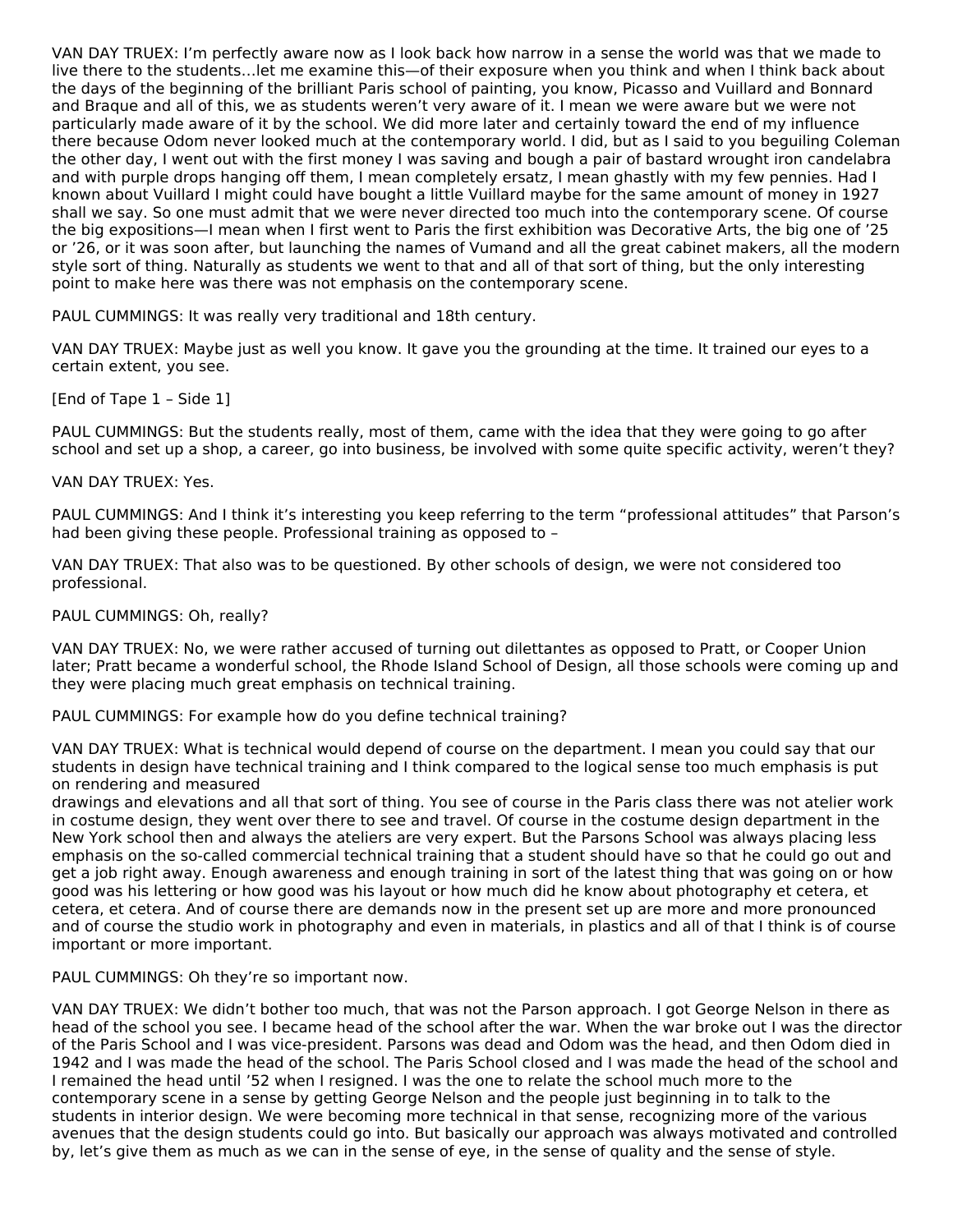PAUL CUMMINGS: It's very difficult to breed those things into people isn't it?

VAN DAY TRUEX: No, there was a certain atmosphere of a kind and some of them got it. It may be hard on the others who didn't have too much technical training. If I were asked in any way to sum up the importance however limited that importance is of the Parsons School as it was established by Parsons who was very much of a personality, Odom who was a strong personality in quite a different way, and as carried on by me, it was that there was an atmosphere of it was a very personal atmosphere. It was an atmosphere where there was a certain aloofness, looking on the fashionable scene but aloof. The students would have contact with George Nelson and people like that but….I think really it would make more sense for you to pinpoint me.

PAUL CUMMINGS: Well let me start in the thirties in Paris, who were some of your more successful students, whether or not they became famous names.

VAN DAY TRUEX: Well this is not so bad. I'm always surprised to read a list of the alumni and when I get it (I don't even receive the Alumni Bulletin anymore). I'm always amazed at the people maybe doing important work in California, or Chicago or here. Often hear of people high in even publishing, in art direction, in design and business, like the Brunswicks and people of that type. I'm always surprised how many came from Parsons.

PAUL CUMMINGS: People like Baldwin?

VAN DAY TRUEX: Billy no, no. Billy became a very active critic in the school during the years I was the head of it.

PAUL CUMMINGS: He was never a student there?

VAN DAY TRUEX: No. And well, you know the interior design profession is pretty well dominated by them going back as far as Eleanor Brown who is now 81 and still active. And the world of fashion too, the Clare Cardelli and the Norells and people like that are Parsons.

PAUL CUMMINGS: I didn't know he was there –

VAN DAY TRUEX: Yes, he worked steadily over the years. He was extraordinary the way he worked with the students. Harry too. You know all those people what went out.

PAUL CUMMINGS: Many of them continued an association as a critic or –

VAN DAY TRUEX: Oh yes.

PAUL CUMMINGS: That's what gives tradition to the whole thing.

VAN DAY TRUEX: Quite, continues that very personal thing with the school. We always tried to make them aware of what was happening in the design world.

PAUL CUMMINGS: Well I get that and I also get the feeling that there was a great deal of a kind of social awareness developed in these people.

VAN DAY TRUEX: There was. In other words for a great many it proved to be a perfectly productive background whatever we gave them. I mean a lot of them went out as outrageous snobs.

PAUL CUMMINGS: Oh really.

VAN DAY TRUEX: I've always said about my own career for what it is that the thing that saved me was at the age of 19 I went to Paris and I grew up in Paris. Where would I be if I came back here? Who would I have known? I'd be up and down Second and Third Avenue. I never knew it, and never have known it. I grew up in Paris and by the time I came back to New York (and I suppose I'm typical in a way of a Parsons graduate) to live I knew a pretty good sampling of the most attractive people in New York through Paris. I knew my attractive New York friends through Paris and when I came back I not only was in contact with the fashionable design world but the fashionable world itself you see, so I brought, I continued to bring that into the school.

PAUL CUMMINGS: Well who were some of the people you met in Paris that you became close to or friendly with and were involved with?

VAN DAY TRUEX: I meant now a whole segment of a certain type of New York society. Everything from the Edith and Maude Wetmores you know of Newport and they were related to the Cooper Hewitts you see, to Mrs. Vanderbilt. I went to those big dinners when the house was still there at 52nd and Fifth. Mrs. Sheldon Whitehouse, Mrs.Arnold Whittridge. The students knew those places, the students used to go to those houses and paint the rooms. We did one or two shows of portraits of rooms done by students you know and that sort of thing. And you know the top people of the Conde Nast publication. From the beginning Conde Nast was a friend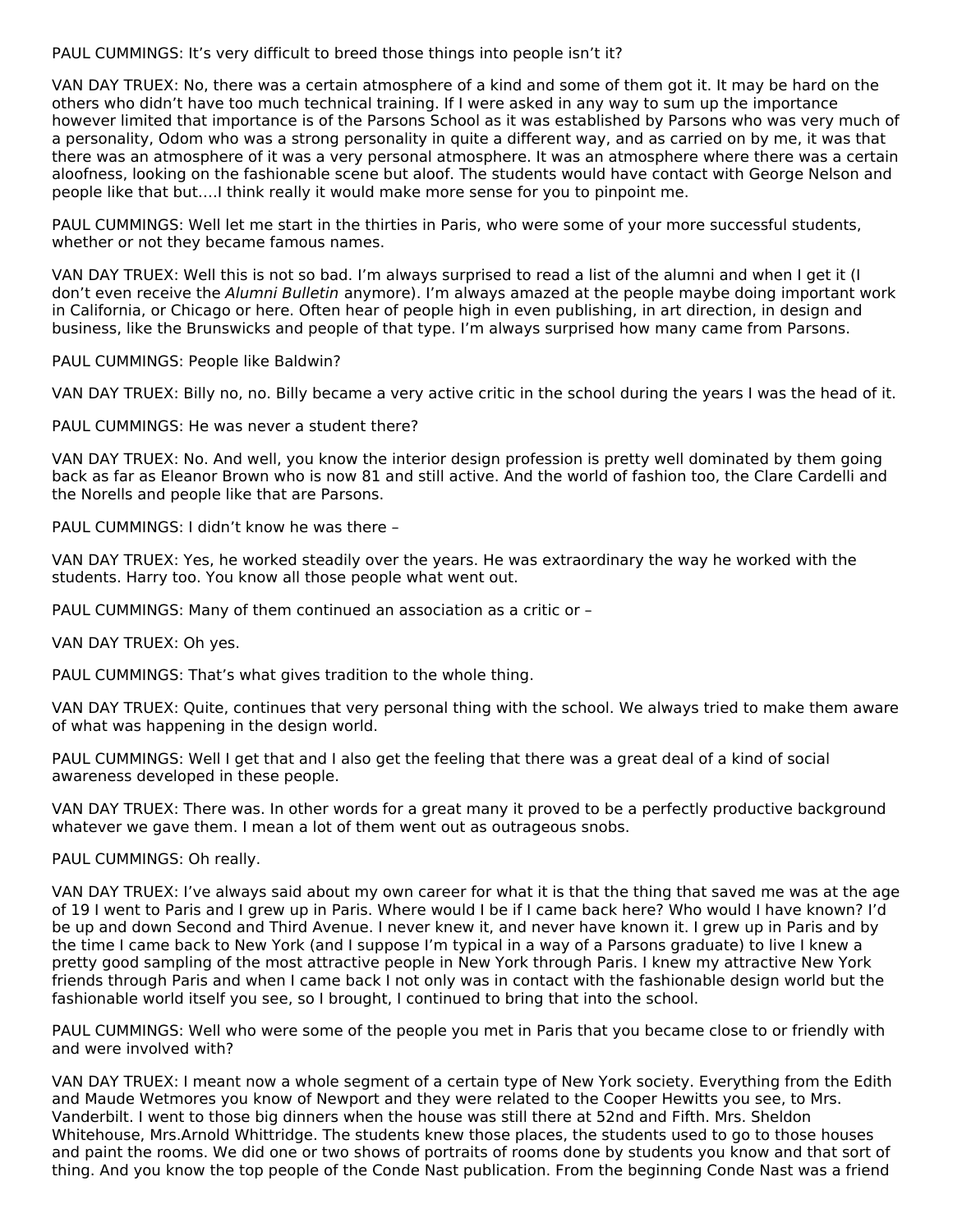so always the periodicals of fashion were very interested in the school and were close to the school through personal contact.

PAUL CUMMINGS: It's always personal contact that makes all these things operate ultimately.

VAN DAY TRUEX: What happened to me you see was when I left the school and I really didn't know what I was going to do, I left the school very unhappy (we didn't have to go into that) because I didn't want to be president anymore but somebody had to go in who could try to put that school on the proper financial basis that it never had. And I said to the board that I wished to be relieved of the presidency, I wished to be only responsible for the design segment, in other words, the art director. They finally accepted my demands and I was appointed a member of the committee to find my successor. There was only one person that said to me, listen Van, if you don't wish any longer to be the head of the school, you cannot accept a lesser position, it never works. I didn't listen. It was as simple as that. Somebody was put in who immediately moved to make my life impossible and took over.

PAUL CUMMINGS: Well people don't want competition on that level.

VAN DAY TRUEX: I at the age of fifty found myself on the... I resigned. I couldn't take it. And I didn't know what I was going to do to earn my living. I had no practical experience of any kind. Well, first was the offer from Yale and Towne as a consultant to supervise and to do something about architectural hardware, I couldn't have been more amazed in my life when Joseph Chapman who was the head of it called me in not knowing I was going to Europe. I was running away for a year or so, I just wanted to paint and see what happened because I knew that couldn't be the ultimate end, that I couldn't live on that. He called me in when I was prepared to leave New York and asked me if I would consider such a consultantship.

PAUL CUMMINGS: What exactly did you do with them?

VAN DAY TRUEX: I listened politely (I knew him as I knew a lot of people) and when he finished I said, "Well listen Gilbert Chapman, this is a compliment but it is absolutely impossible." I call everything a whose-it, I don't know how anything works – I don't know how anything works. I've never been able to use a scaled ruler even as head of the Parsons School of Design. I said it's ridiculous, I couldn't possibly consider it. He said "At Valley Forge we have our patent group of industrial designers and engineers and all of that, they know the answers to everything, we want a different point of view. What's happened to hardware? Look at it, there's no quality." I said "You mean I could call everything a whose-it? I don't have to know how anything works?" "Of course you don't, they know how it works. I want a look, we want ideas." I couldn't refuse. Two years later we put on that show at Rubenstein (those are my connections with Rubenstein). I went and asked them when we were getting ready if we could put on a show of architectural hardware at Rubenstein. I was given carte blanche to do anything I wished or to commission. I went to Noguchi and Philip Johnson and Lipchitz and you know everybody and got what I could.

PAUL CUMMINGS: How do you think that project worked out?

VAN DAY TRUEX: It worked well. I mean it worked beautifully and the show was remarkable and of great interest and then it all petered out like it always does in this country. We are far behind Europe now and Japan as you know in designing.

PAUL CUMMINGS: Oh Japan is incredible.

VAN DAY TRUEX: We're behind Europe too.

PAUL CUMMINGS: Why is that you think?

VAN DAY TRUEX: Expertise. And who decides what's good design?

PAUL CUMMINGS: The accountant.

VAN DAY TRUEX: The accountant, or the buyers decide what's good design in china, what does the bride want. That's the way it's done. Leaders of fashion and society and the designers account for the quality of all the great fashion homes. Scaparelli and Mallicent Rogers and the Cocteaus that worked. I mean it was the mixture of the cultural and the intellectual and society, dominating fashionable design.

PAUL CUMMINGS: Yeah, it doesn't happen.

VAN DAY TRUEX: Doesn't exist.

PAUL CUMMINGS: What do you think are the reasons that caused this decline? It's not money, there's certainly lots of money.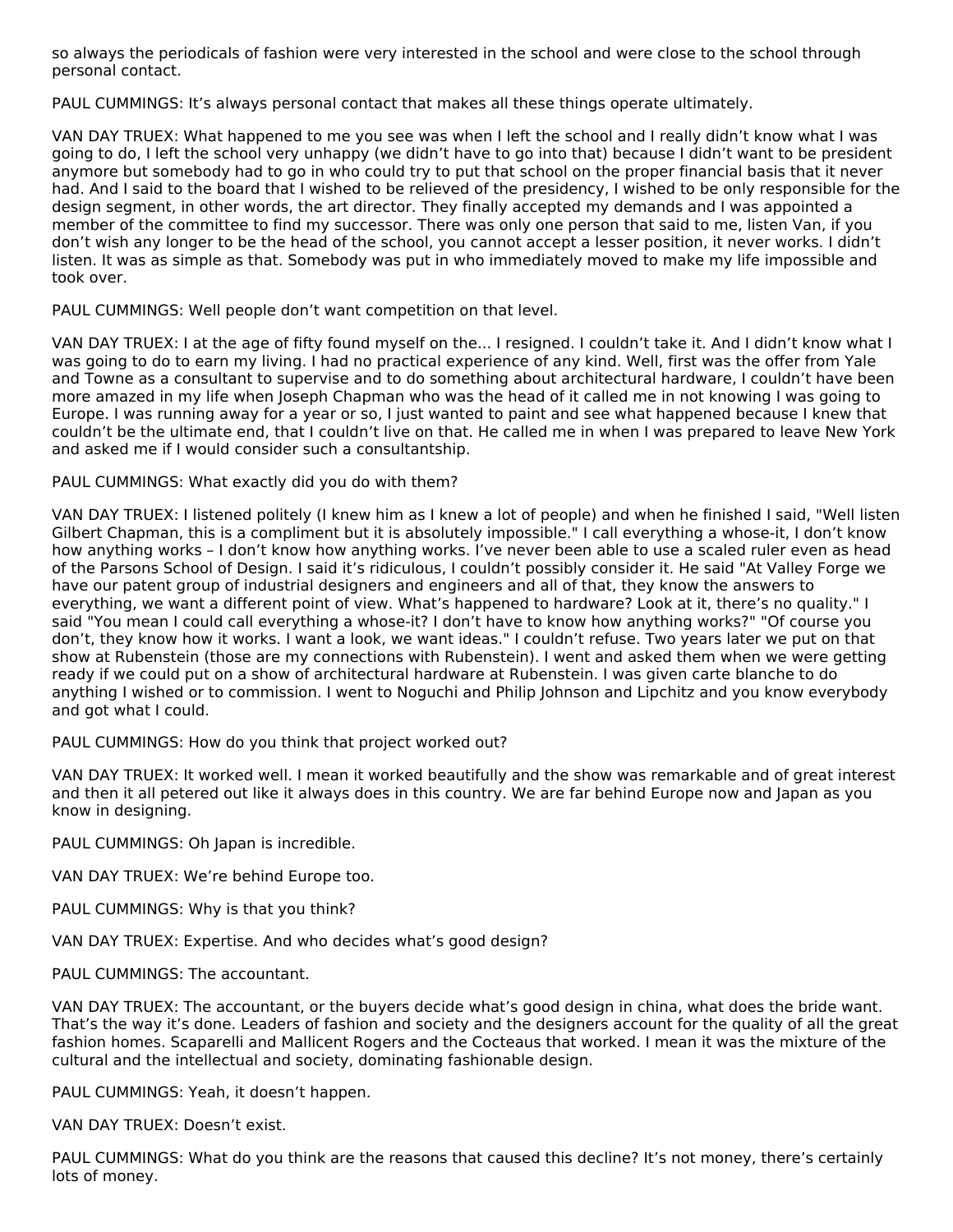VAN DAY TRUEX: No, the reasons are the changes in the world in every sense.

#### PAUL CUMMINGS: Could you go into it?

VAN DAY TRUEX: The wars and the destruction. I mean heavens knows I'm not the one to talk about that, but it has to do with world conditions. I mean the personal world is going, there's no place for it any more. There is still a different Europe, but there's room for it here, look at this city. Paris is still fairly personal, but less so, London is still less so, Rome is less so. But they're much more personal that this thing that we live in here, don't you agree?

PAUL CUMMINGS: Oh yes, very much so in fact.

VAN DAY TRUEX: I don't think it can change, I'm very pessimistic.

PAUL CUMMINGS: You mean, more and more distant and….?

VAN DAY TRUEX: Oh, I just think, and I'm not decrying that we'll end up in purely maybe functional plastic furniture or something that you buy this week and throw out the next and the place becomes something that goes down, you know out of the refuse, I suppose more and more it's going to happen. But I'm probably like you, I'm not very interested in that world. Any designer is interested in seeing that people can live a little better or live more with greater ease, but one would like to see that word quality never forgotten. And I don't know, when somebody says to me sometimes, you're doing some beautiful things in silver, but who can care for it anymore? I just always say, do you know anything worthwhile in life that doesn't require care? Name it. That's where you want to live.

PAUL CUMMINGS: Well, they don't want to be involved in anything, you know, antiseptic life.

#### VAN DAY TRUEX: Exactly.

#### PAUL CUMMINGS: Well, when did you go to Tiffany's?

VAN DAY TRUEX: Oh well, it was the next year after Yale and Towne. Anyway as that got underway Hoving asked me to come and see him and you see we had these relations that existed through my position in the Parsons School but I'd never thought of them in any way as personal, it was the school. And so I went down to see Walter Hoving, went up to the fifth floor and to his office and we chatted for a moment. He said of course I don't have to tell you about Tiffany's, I've been wanting for years to get control of it, I have got control of it. Of course you know Tiffany well. And I said, "No, Walter, I don't know Tiffany well. This is the first time I've ever been in Tiffany's."" Well," he said, "that's what we want to talk about. Here's this great name, here's this great firm. Its quality is unique but there's no sense of design or charm or anything else left, it's all gone and something has to be done about it, it's got to be brought back. Would you take an interest? I know you've taken this consultantship with Yale and Towne, but would you give a day or so a week to the second and third floors here?" I didn't know what was on the second and third floors! He explained it: this is silver, this is china and glass. Again I said, "I don't know anything about silver and china and glass," and again the answer was you don't have to know, you're supposed to have taste. Well, we've had long discussions over the years, Walter Hoving and I have about that word taste, and I've been able to influence him a little. He's a remarkable man, he's a mixture of course of the toughest merchandising force, but at the same time absolutely genuine in his desire to make the best design statement possible, and so much so that he got Schlumberger there. Of course I had a certain amount to do with that because he asked me who were the best designers and I said de Sur de Dura and Schlumberger. Johnny was an old friend, I'd known him for years in Paris before the war. So it was Johnny in the end. Jean Moore was brought in for the windows and I was brought in to influence the second and third floors. And so in a way it was thirty years practically, from a student until I was finished as head of the school, of living in a tower of ivory and then coming out and having the gauntlet thrown down; now what is your design judgment? I suppose I got away with a great deal because I even then didn't have to sell myself. Apparently I had a reputation, but nobody knew what it was, I mean it'd never been proved you see at the Parsons School and I had been the head of the Parsons School so I must be pretty good.

#### PAUL CUMMINGS: Well, what kinds of things do you do for Tiffany?

VAN DAY TRUEX: It was a question and he asked me: "Alright, will you give a certain amount of time during the months you're here in New York and then will you travel for six weeks each year with the buyers?" I mean can you imagine what I mean! Never having worked in the laboratory sense in my life with anything to go into the world of silver, china, all the ceramics and crystal, go to the factories, go abroad you see. It's always bored me, the laboratory side, you know having to go through the factories and see how the porcelain was made and the paste was made and baked and that sort of thing. It doesn't interest me. I'm interested in getting a look, but that's already been painted for me and I never learned anything really. Somebody has to know I won't deny in the world of design that you must know your materials, supposed to know your materials. Well, some of that's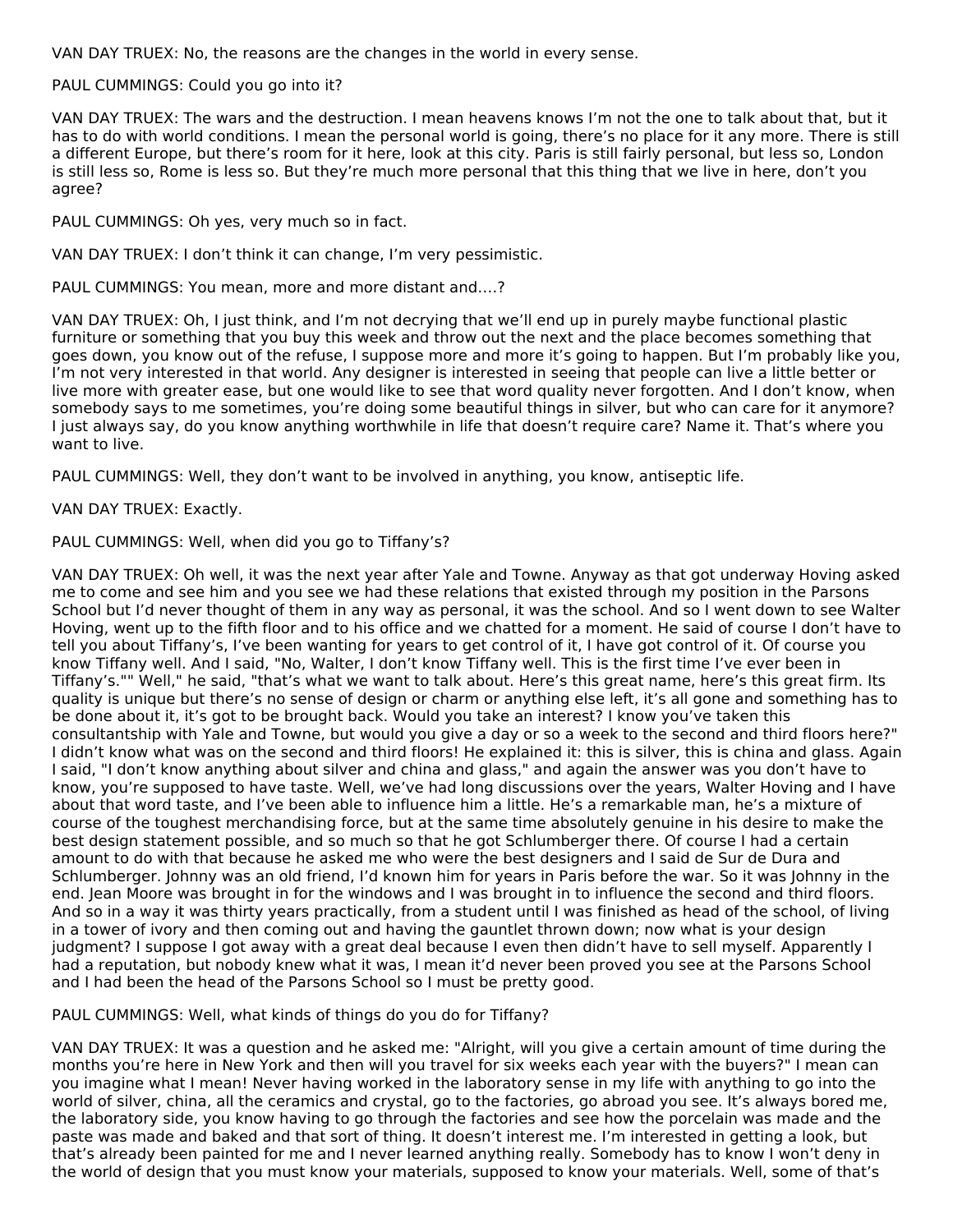poppycock. Somebody's got to have ideas too, of what to do with that material you know. Anyway because of my whole training and what I'd learned visually and through my contacts with other people of taste and in every field of design, which is terribly important, haven't I been influenced by private individuals of taste, you see, where they lived and all of that. I believe very strongly you see that there's a great deal of bad design done because designers are trying to be original. Of course, when new techniques are developed and new materials are developed that permit certain constructions and all of that, of course then new ideas can come forth. But in the world of design, aside from the influence that new techniques and new materials can have in liberating construction, or take the whole plastic world, where is the original design? It's all been done somewhere or somehow.

PAUL CUMMINGS: The egg is still the egg.

VAN DAY TRUEX: Yes, and I've always believed and I always taught it in the school, you look at what's happened, look at nature's designs in the first place and then be aware of the African sculpture long before Modigliani it's all there and it repeats something. What do you know?

PAUL CUMMINGS: Look at the world, yeah.

VAN DAY TRUEX: You see, I mean one of my strongest beliefs is that visual training and awareness.

PAUL CUMMINGS: So the more you see and are aware of.

VAN DAY TRUEX: What greater example than Picasso, taking his materials from elsewhere and making his own statement, sure.

PAUL CUMMINGS: Yeah he's the greatest art historian today, let's say.

#### VAN DAY TRUEX: Yes, he is.

PAUL CUMMINGS: Well, what do you do when you go to the factories for the Tiffany business? Do you select things, you say no or yes?

VAN DAY TRUEX: I have tried to do two things. Certainly in a certain sense revive good things of the past that should have never been allowed to be forgotten. Well, when for instance when I began my first challenge in going abroad with Tiffany (of course with Yale and Towne it was different, I had perfect freedom to do what ever I wanted and go to Philip Johnson or Nogchi or people like that who I knew and believed in to ask them to do things) but arriving for the first time for Tiffany, you know five towns and the potters--this would be what, 1954, I guess it was about then. I'd go to outside towns with the buyers and all that still atmosphere was grey and cold. Here were these great names like Worcester and Minton and Spode, Spode less, concentrating on looking for the American market, which is a big market you see because of the high taxes in England and the luxury taxes and that sort of thing, to please the American bride, and here was a faceless world of design of chicken scratch you know and a bit of faded blue and a faded pink and a faded something, in other words no color, no vitality, no nothing. It was almost difficult even to get the pure white bone china, which of course is all perfect. And Wedgewood for instance have all of their design books from the late eighteenth century, they've got them all there, all these designs, all you have to do is go through them and they're full of timeless designs, even the influence of the arabesque, these abstract arabesques, that sort of thing. So we were the one to fight for the return of the vigorous patterns, and they did them and it's been successful to a certain extent, and then we also gave out ideas of out own everywhere. I think we certainly exerted a double influence in this abroad, not here. We have no influence here, we have practically no American at Tiffany's.

PAUL CUMMINGS: Really.

VAN DAY TRUEX: No.

PAUL CUMMINGS: Well, there are no crafts here or anything.

VAN DAY TRUEX: We went to Lenox and tried to work with them in those beginning years, and Tiffany was a name. We made two or three visits, we had two or three meetings with the top people. With the designers I sensed immediately a rapport with the direction and they were perfectly content. We said we don't want this bland, negative, faceless type of design. The quality is beautiful, the product, but there's no distinction. But we've never succeeded. And I suppose that in silver – I mean Hoving has always said that I've had more influence in what happened to the silver department than any of the others in the sense that I did work to revive the whole romantic approach to silver. I said I didn't think silver should look like stainless steel, you know. Well, it has been a wonderful experience for me. Now it's finishing. I'm withdrawing this year.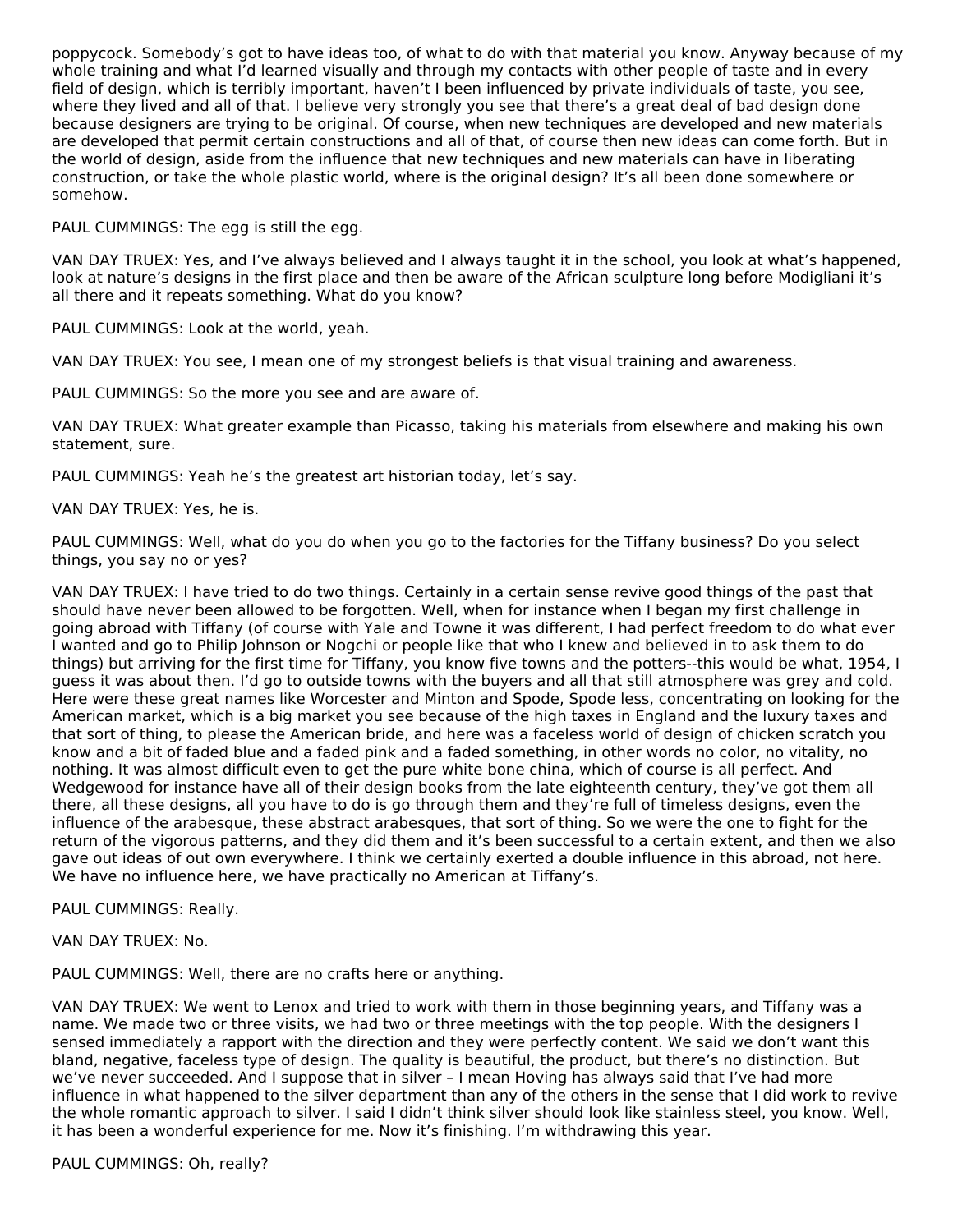VAN DAY TRUEX: They've no need for me anymore. I didn't want to do it full time and somebody had to come in full time, I got George O'Briens, he was the one I selected, I'd been watching and I have the greatest respect for him and his whole critical point of view. And George has been very, very successful. There's no need for me to be there anymore. Hoving has always said he wants me there and I'm here I go in twice a week as long as I wish to be there but –

PAUL CUMMINGS: Times change and one's interests are different and so on.

VAN DAY TRUEX: Yes.

PAUL CUMMINGS: Well, why do you think the whole crafts industry in this country is so bland and tasteless and anonymous?

VAN DAY TRUEX: This is a very treacherous subject to discuss because I can easily sound with my point of view negative against contemporary design. I'm not. I live this way, this room is a scrapbook of odds and ends simply because in one way even if I wanted to I've never been able to afford to be fashionable. If I have contemporary furniture here I have the Spelecky group which I consider an absolutely distilled timeless contemporary chair, you know and I have it wrought in steel, I can't afford the Barcelona chair, that sort of thing. I have the Parson table, this is a distilled functional thing, I mean how can you beat it.

PAUL CUMMINGS: Right, right.

VAN DAY TRUEX: I'm entertained by the whole plastic blowup now, but you see almost when they hit the market they're finished. They become out of fashion, it's gone.

PAUL CUMMINGS: But there are people who have made classic designs.

VAN DAY TRUEX: So, as I say, I can easily sound negative when I make the statement, there is practically nothing original in design unless a new material releases it, it's all been done by the primitives sometime or other if you begin to go back in the world of design. I'm for the distilled contemporary things, I've been interested in fashion all my life, but fashion to me is not very important, it's interesting because it indicates what's going on but also has nothing to do with quality. So I'm interested in quality before I'm interested in fashion. I'm entertained by fashion and very much so.

PAUL CUMMINGS: Well, how do you define –

VAN DAY TRUEX: Well, and influenced too, and I think certain fashions, certain tendencies are exciting. I think this whole transparent look now and the steel and the plastic, I think there's a great deal of excitement in it, you know. Well, I feel looking on that as I do, as a whole scene of painting in New York.

PAUL CUMMINGS: But how do you find the style in something that's very fashionable and how do you find the quality in it?

VAN DAY TRUEX: That's what I mean when I say you need a certain objective training of the eye. Listen, most of our designers lose even along the way whatever original objective perception the have. They have become distorted, worn out, consumed by production demands. By: I've got to have something new for the autumn market. Why heavens, there's nothing more destructive you know that that sort of pressure and they lose all perspective themselves, you know that as well as I do. They get absolutely submerged and destroyed and they lose their objective and subjective eye. It has to be both, doesn't it. And even a man like George Nelson as I'd admired so much, when I look at what he did for Rosenthal, or look at Rosenthal design, I mean it's so contrived that it's all made out of skim milk, it's got no guts. And you look at that shop designed be George Nelson. Well, you don't know where to walk half the time, you know there's a step down or a step up and there's a dark shape there and you see something in that hole. Then we saw that beautiful showroom of Jensen before they failed, where was it, on Third Avenue wasn't it?

PAUL CUMMINGS: On Fifth they were.

VAN DAY TRUEX: No, it was after the Fifth Avenue thing was closing. They opened a big special showroom over on Third Avenue. It failed of course. But it was beautiful, it was beautiful, it was clarity, it was a wonderful open effective light and you saw the object. Oh, they got so contrived and involved, and it's all contrived. Do you prefer it or do you prefer to walk into Bonniers even now or the way George Jensen looked, an openness, a clarity,

PAUL CUMMINGS: Well, it's interesting that some design ideas seem to fare very well in particular kinds of markets and in other markets they're totally lost and they don't succeed.

VAN DAY TRUEX: No, I'm not so certain I follow you.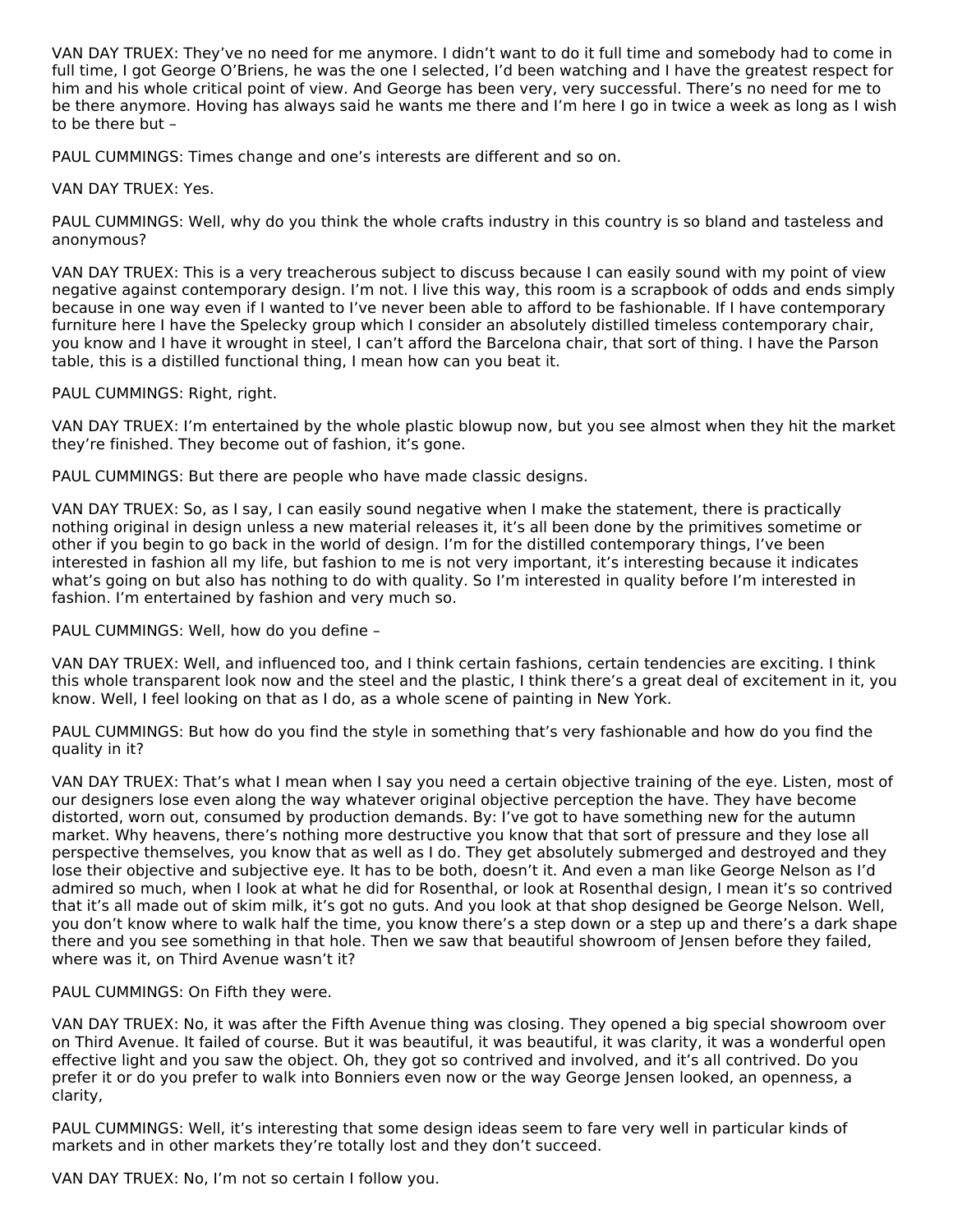PAUL CUMMINGS: Well, what I'm saying is that the more expensive you become in the objects you're dealing with the more sophisticated your presentation.

VAN DAY TRUEX: And yet that needn't be. I think for me the most encouraging, the one encouraging aspect are places like Bonniers. I'm not speaking of the Tiffany point of view now because that is aloof, that is indicating that one knows what's going on in the world of fashion. When we put on our shows there can be the most beautiful steel or plastic table. If you've seen the show now there's the most beautiful brown plastic table there, it's like a piece of sculpture as part of the show. And on the floor you can find as contemporary a bit of glass as you'd find at New Directions, but it's mixed in with a whole survey of the past and the romantic and the floral. We try to have it a general objective representation. But then you take Bonniers and New Directions and some of those shops are opening up there in the East Fifties and Sixties, I think they're the hope. It's brash, it's unpretentious, I mean the wicker and then the simple shapes and glass and the simple casts and things like that, yet expensive.

PAUL CUMMINGS: Well, what about a place like Genori's which has a tremendous tradition and look at some of the strange things they're producing.

VAN DAY TRUEX: Oh, it's the bottom, it's the bottom, because they've just remained in the past with no judgment. Well, some of it's good, yes, but most of it's bad, it's just elaborate and bad.

PAUL CUMMINGS: Unbelievable some of it.

VAN DAY TRUEX: Yes.

PAUL CUMMINGS: Well, what about the business of taste that you say you've discussed with Mr. Hoving frequently.

VAN DAY TRUEX: You see, I consider it a dirty word. From the beginning I've tried to tell him how completely and profoundly humble I am about maybe the very little taste that I may have. I consider that unless one is born with the flair (and then you have the great painter or the great sculptor or the great designer, it is there, you see) for most of us, whatever we achieve toward that quality level, it is to the degree that we are sensitive and intelligent and train ourselves.

PAUL CUMMINGS: Making decisions, looking at –

VAN DAY TRUEX: And looking and not losing our heads. What little degree of design judgment I have – and I use that word "design judgment" not "taste," because it's been so bastardized the word taste. What is good taste? Of course Webster has an absolutely overpowering definition, I've forgotten now, I used to repeat it always to the students. It's something like: the power of discernment of whatsoever constitutes fitness, beauty, but the power of discernment, you know. So we've had long, long discussions because Hoving is the man who has to get right out in front and he used to go into long editorials about good taste and bad taste. I would listen, you can't do it, you're talking now like the promoter, you can't talk about things like this properly. I said, now listen, I have a little degree of design judgment because of my luck over the years of the way I lived, and I said I'm very, very humble about it. He's always said, "Van you're much too humble." But I'm perfectly aware of the fact too that whatever influence I've had there and which I've had there is because of his confidence in me. Because he understands.

PAUL CUMMINGS: Do you have trouble with the buyers and various other people?

VAN DAY TRUEX: No, because he gave the orders and obviously I was much more interested in it from their point of view too. I was never supposed to be and I always have been interested in finding something that one could buy for them dollars as well as a thousand, I couldn't help it. But that was not supposed to be my province.

PAUL CUMMINGS: You would just select one of ten or a thousand or a hundred things and say this.

VAN DAY TRUEX: Or say this is what we want done. Or I sat and made drawings, and would get out eight books of Chinese patterns or that sort of thing and say look at this wonderful abstract design, don't fish around with all this chicken scratch, take this abstract design, it's timeless, use it, you know.

PAUL CUMMINGS: Well, let's talk about you own drawings again. Let's sort of talk about the exhibitions. Where did you have your first show?

VAN DAY TRUEX: Wildenstein gave me my first show, imagine! The first, the whole top floor of Wildenstein, I cringe now to think of it. That almost shows you too how the New York world has changed since I had my first exhibition. I was given the top floor at Wildenstein for these drawings!

PAUL CUMMINGS: That's hundreds of drawings to fill that place.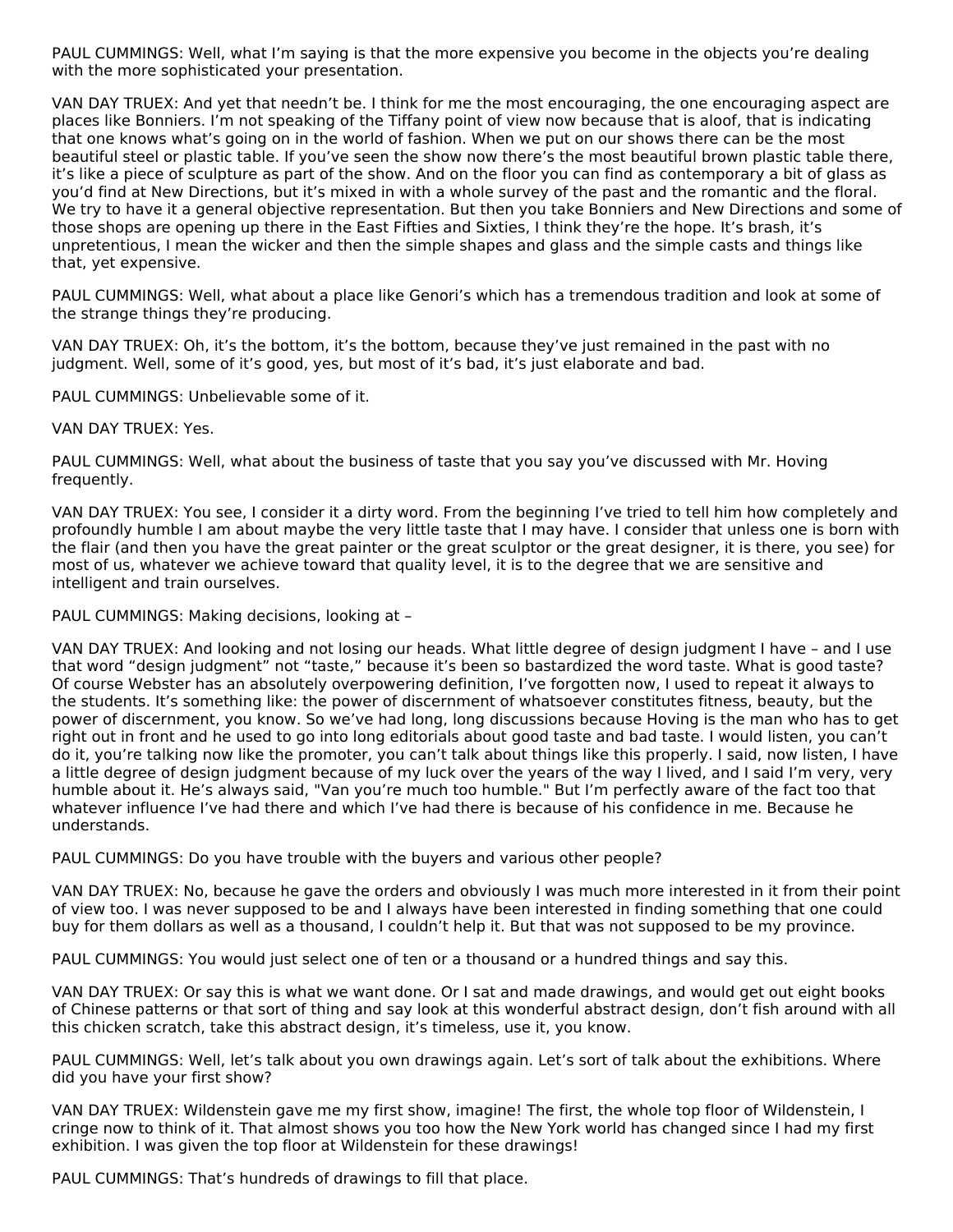VAN DAY TRUEX: Well, I don't know, I've saved the reviews, you know the critics then were Royal Cortissoz and etc., etc., etc., I had front page reviews in the New York Times with photographs and that sort of thing. As I say, now my shows go on absolutely ignored by the critics for the last fifteen years. And yet discerning collectors like Lehman and even our friend down on Gramercy Park –

PAUL CUMMINGS: Sonnenberg.

VAN DAY TRUEX: Sonnenberg. They come to our show, admired my drawings, Walter Baker, part of his collection. These people quietly come and buy my drawings as well as friends or people who just like this sort of thing.

PAUL CUMMINGS: Well, you showed with Carroll Carstairs for a long time.

VAN DAY TRUEX: I showed twice with Wildenstein and then I left of my own accord. I knew I didn't want to be there, it was too big, I wanted to be in a more intimate gallery. That was no place for me a Wildenstein and they couldn't have understood more. So I went to Carroll Carstairs and I was there until he died. Then Maynard Walker asked me to go to him and then the Maynard Walker closed. I had just decided I wouldn't show anymore and I was in the Graham Gallery looking at a show and ran into Bob, Robert Graham and he said what are you going to do now that Maynard has closed? I said I won't do anything, I'm not going to show anymore because I have nothing to do with what's going on now, there's too many exhibitions, there's too many galleries, I'm not going to show anymore. Oh, yes you are he said.

PAUL CUMMINGS: Oh, he can be persuasive when he wants to be.

VAN DAY TRUEX: But I think this is the last, I'm not going to show anymore. I'll continue to draw a bit, you know, I like to.

PAUL CUMMINGS: But you live most of the time in France now?

VAN DAY TRUEX: Seven months. And I think now this will be my withdrawal. I think I'll just live there.

PAUL CUMMINGS: Because the apartment and the galleries and everything has changed –

VAN DAY TRUEX: No, it isn't that. I find for everybody, I find there's only one reason for anyone who's been in New York as we have been and are now in New York, you must be really active. You cannot be here and not be active. You might say I could be active by getting interested in outside activities or that sort of thing. No, as long as I'm withdrawing more and more from what I call the competitive scene, because that's New York, then what has New York got to offer me. I don't like to go to the theatre here, I don't go even to music very much, one doesn't have to. I can go to London when I want to and go to Paris when I want to, I'd rather go to the theatre in London.

PAUL CUMMINGS: It's a more joyous experience than here.

VAN DAY TRUEX: I'd like to come back every so often. But no, this is very private now, what I'm saying to you, but I really feel that I'm toeholing here, and it's from the purely dollars and cents point of view. What they pay me pays for my New York five months, so, you know, what's the point.

PAUL CUMMINGS: Yeah, sure. Where do you live in France now? You've moved from where you were before, right?

VAN DAY TRUEX: I've never left the same region. I've always remained in the same region and now I've settled in to my last chapter, the third house. You know it's an interesting thing, I think I'm very fortunate in a way, this questions of retirement which of course is all the wrong word, unless you've gone on for so long in a certain job that you can't face life without it. And old and dear friend of mine committed suicide this August for that very reason. Couldn't face life without her job, so she jumped out of the window, had enough money, couldn't face life, it was too late, she was eighty.

PAUL CUMMINGS: That's incredible.

VAN DAY TRUEX: She couldn't face any life. I think I'm doing it in the most intelligent way there is, I'm withdrawing gradually, I have other riches. I'm quite content you know. I've been doing houses, I've been creating, I've put that energy into making houses from first saving and restoring a wonderful Louis XIII house that belonged to Andre L'hôte, which was too much for me and too big and too costly and then I found that I was caught in the village, I didn't have the freedom I wanted. I went to Yaxexpris and bought a lonely hilltop with a deserted farmhouse where I could walk out naked if I wanted and I did that over. Then I realized that was not practical, a little too lonely. So not I built a house on the edge of Menerbes. The village is classified so that the house had to absolutely conform to the general look of the village. It wasn't a question of designing a